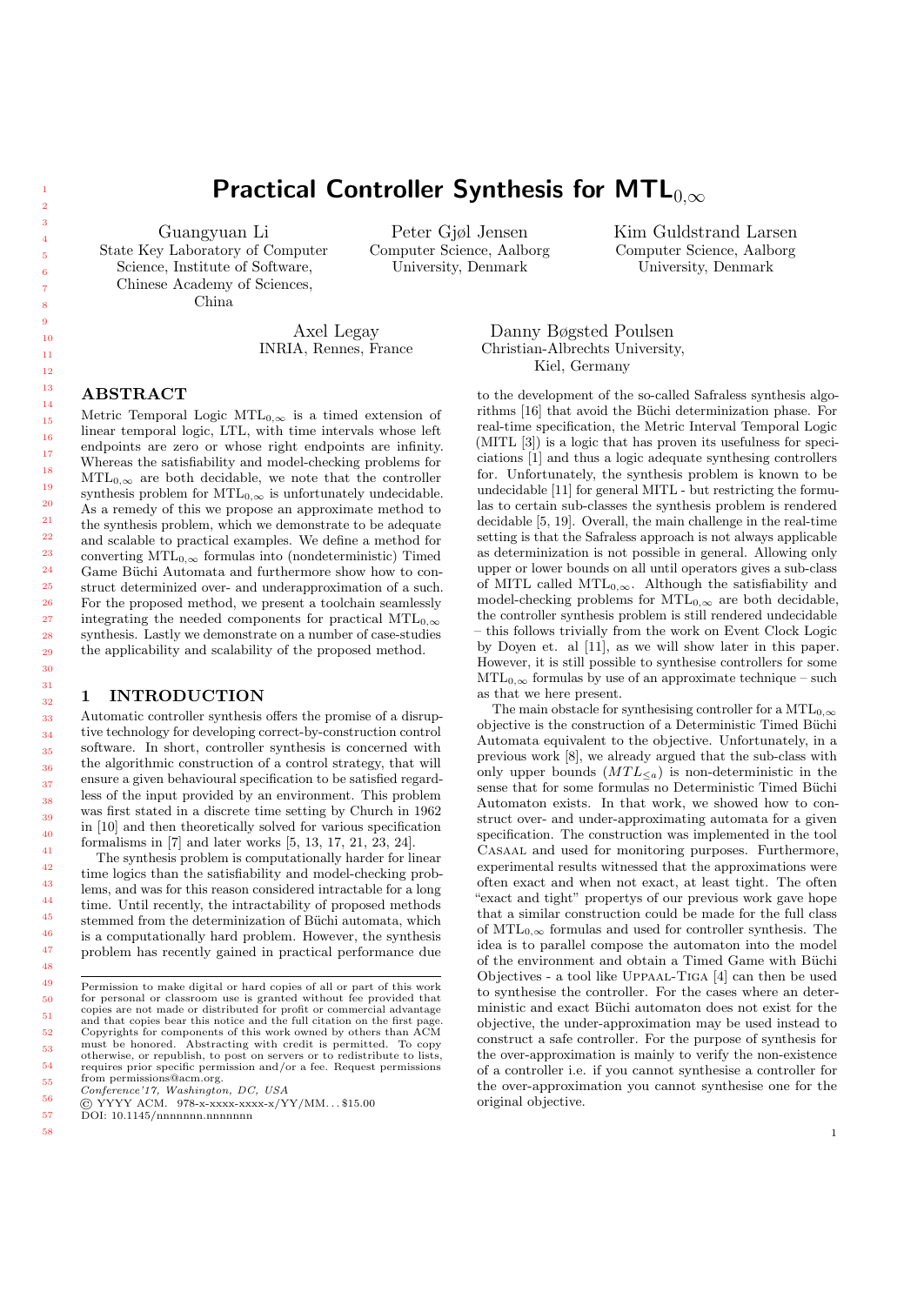In the current paper we show how to construct under- and over-approximation for  $MTL_{0,\infty}$  objectives and we extend Casaal for this new construction. Experiments show that in many cases the approximations are in fact exact. Our main contribution is the approach for synthesising controllers for  $MTL_{0,\infty}$  objectives, but along the way we also develop the – to our knowledge – first exact translation from  $MTL_{0,\infty}$ to (non-deterministic) Timed Büchi Automata. That particular construction is since modified – using techniques developed in a previous work  $[8]$  – to obtain the final under-/over-approximating deterministic Timed Büchi Automata. Another contribution of the paper is a tool chain that seamlessly integrate Casaal and Uppaal-Tiga [4] to form a practical way of synthesising controllers for  $MTL_{0,\infty}$  objectives. We also demonstrate the applicability of our method on a number of case-studies, showing that the synthesis of controllers for  $MTL_{0,\infty}$  objectives is feasible withing a reasonable computation time for non-trivial formulas and reasonable model-sizes. Our experiments demonstrate that the over- and underapproximation is often exact, supporting our claim of a "exact and tight" property. In short, our contributions are

- full and exact translation  $MTL_{0,\infty}$  objectives into (non-deterministic) Timed Büchi Automata,
- automatic construction of deterministic over- and underapproximations, implemented in Casaal,
- seamless integration between Uppaal-Tiga and Casaal in a single tool-chain for synthesis, and
- a demonstration of the approach on a number of case-studies.

The paper is structured in the following way: in Section 2, we introduce timed games and MTL<sub>0,∞</sub>. Section 3, proposes the translation from  $MTL_{0,\infty}$  to (non-deterministic) Timed Büchi Automata. Section 4 presents the tool chain and demonstrates the applicability and efficiency of the tool chain through a number of practical examples. Full proofs are provided in an Appendix.

Related Work*.* The continuous semantics and the pointwise semantics are two commonly adopted semantics for MITL. Rajeev Alur et al. in [3] proposed a procedure for translating MITL (under continuous semantics) into timed Buchi automata, this procedure has never been implemented in practice. Oded Maler et al.[18] proposed a procedure to translate MITL(under continuous semantics) into temporal testers (not timed Büchi automata), their procedure also has not been implemented. Marc Geilen[14] has implemented a procedure to translate bounded  $MTL_{0,\infty}$  to timed automata, the semantics he used is also the continuous semantics. As for pointwise semantics, in previous papers [9, 8], we have provided a constructions and a tool component (Casaal) for translating the safety fragment and co-safety of  $MTL_{0,\infty}$ into timed automata. In a recent paper [6], Thomas Brihaye et al. proposed a technique to translate MITL into Timed Büchi Automata through alternating timed automata. Their approach is based on a new (interval) semantics, where clock valuations are not real values, but intervals with real endpoints.

## 2 TIMED GAMES AND MTL $_{0,\infty}$

Let us introduce the main formalism and definitions used throughout the text. A timed word  $\omega$  over a finite set of actions  $\Sigma$  is an infinite sequence of time points and actions  $\omega = (t_1, a_1)(t_2, a_2)(t_3, a_3) \ldots$ , where for every i we have  $a_i \in \Sigma$ ,  $t_i \in \mathbb{R}_{\geq 0}$  and  $t_{i+1} \geq t_i$ . A timed word  $\omega = (t_1, a_1)(t_2, a_2)(t_3, a_3) \dots$  is called non-Zeno if the sequence  $\{t_i\}_{i\in\mathbb{N}}$  is unbounded.

Let  $\overline{X}$  be a finite set of real-valued variables called clocks. A clock bound over X has the form  $x \sim n$  or  $x - y \sim n$ , where  $x, y \in X$ ,  $\sim \in \{ \langle \langle \rangle, \langle \rangle, \rangle \}$  and  $n \in \mathbb{Z}_{\geq 0}$ . We denote the set of all possible clock bounds over X by  $\mathcal{B}(X)$ , and let  $\Theta(X)$  be the set of all Boolean formulas over  $\mathcal{B}(X)$  (including conjunctions and disjunctions). A valuation over  $X$  is an element of  $\mathbb{R}_{\geq 0}^X$ , i.e. it is a function  $v: X \to \mathbb{R}_{\geq 0}$ . We let  $\overline{0}$  be the valuation that assigns 0 to any clock from  $X$ . For a given valuation v, clock set  $Y \subseteq X$  and real number  $\delta \in \mathbb{R}_{\geq 0}$  we let  $v + \delta$  to be the valuation such that  $(v + \delta)(x) = v(x) + \delta$ for every clock  $x \in X$ ; and  $v[Y]$  is the valuation where  $v[Y](x) = 0$  if  $x \in Y$  and  $v[Y](x) = v(x)$  otherwise.

*Definition 2.1.* A Timed Büchi Automaton (TBA) over actions  $\Sigma$  is a tuple  $\mathcal{A} = (L, \ell_0, X, F, E)$ , where L is a finite set of locations,  $\ell_0$  is the initial location, X is a finite set of clocks,  $F \subseteq L$  is a set of accepting locations, and  $E \subseteq$  $L \times \Sigma \times \Theta(X) \times 2^X \times L$  is a set of edges.

The semantics of a TBA  $\mathcal A$  is defined by a Labeled Transition System (LTS)  $(S, s_0, \to)$ . The set of states  $S = L \times \mathbb{R}^X_{\geq 0}$ of a TBA consists of pairs of locations and valuations over  $\overline{X}$ . The initial state  $s_0$  is  $(l_0, \overline{0})$ . There exists a *delay* transition  $(l, v_1) \stackrel{\delta}{\rightarrow} (l, v_2)$ , iff  $\delta \in \mathbb{R}_{\geq 0}$  and  $v_2 = v_1 + \delta$ . There exists a discrete transition  $(l_1, v_1) \stackrel{a}{\rightarrow} (l_2, v_2)$  if there exists an edge  $e = (l_1, a, q, Y, l_2)$  such that  $v_1 \models q$  and  $v_2 = v_1[Y]$ . In the latter case we say that an edge e is *enabled* in the state  $(l_1, v_1)$ . A TBA is deterministic if any state  $(l, v)$  has at most one successor for any action  $a \in \Sigma$ .

A run  $\rho$  of a TBA  $\mathcal A$  is an infinite sequence of alternating delay and discrete transitions  $\rho = (l_0, \overline{0}) \stackrel{\delta_1}{\longrightarrow} (l_1, v_1) \stackrel{a_1}{\longrightarrow}$  $(l_2, v_2) \xrightarrow{\delta_2} (l_3, v_3) \xrightarrow{a_2} (l_4, v_4) \xrightarrow{\delta_3} \dots$  We say  $\rho$  is accepting if  $l_i \in F$  for infinitely many i. For  $i \in \mathbb{N}$  we denote by  $\rho_i$ the finite prefix of  $\rho$  upto  $(l_i, v_i)$ . We denote by  $Exec(\mathcal{A})$  $(Exec^{f}(\mathcal{A}))$  the set of all (finite) runs of  $\mathcal{A}$ . A timed word  $\omega = (\delta_1, a_1)(\delta_1 + \delta_2, a_2)(\delta_1 + \delta_2 + \delta_3, a_3) \dots$  is accepted by a TBA A if there exists an accepting run  $\rho$  for which  $\omega$  is the corresponding timed word. We use  $\mathcal{L}(\mathcal{A})$  to denote the set of all non-Zeno timed words accepted by  $\mathcal{A}$ . An ordinary Timed Automaton (TA) with final locations may be represented as a Timed Büchi Automaton by making all final locations terminal (looping) and accepting.

*Definition 2.2.* A Timed Game with Büchi conditions (TGB) over disjoint sets of controllable and uncontrollable actions,  $\Sigma_c$  and  $\Sigma_u$ , is a Timed Büchi Automaton  $\mathcal{G}$  =  $(L, l_0, X, F, E)$  over  $\Sigma_c \cup \Sigma_u$ . A Timed Game (TG) is a TGB where all locations are accepting.

A strategy for a TGB  $\mathcal G$  is a mapping  $\sigma$ , which given a finite run  $\rho$  describes how the run may proceed according to a controller. Formally  $\sigma : E \nvert \mathcal{G} \nvert \to \Sigma_c \cup \{\lambda\},\$  where

56 57 58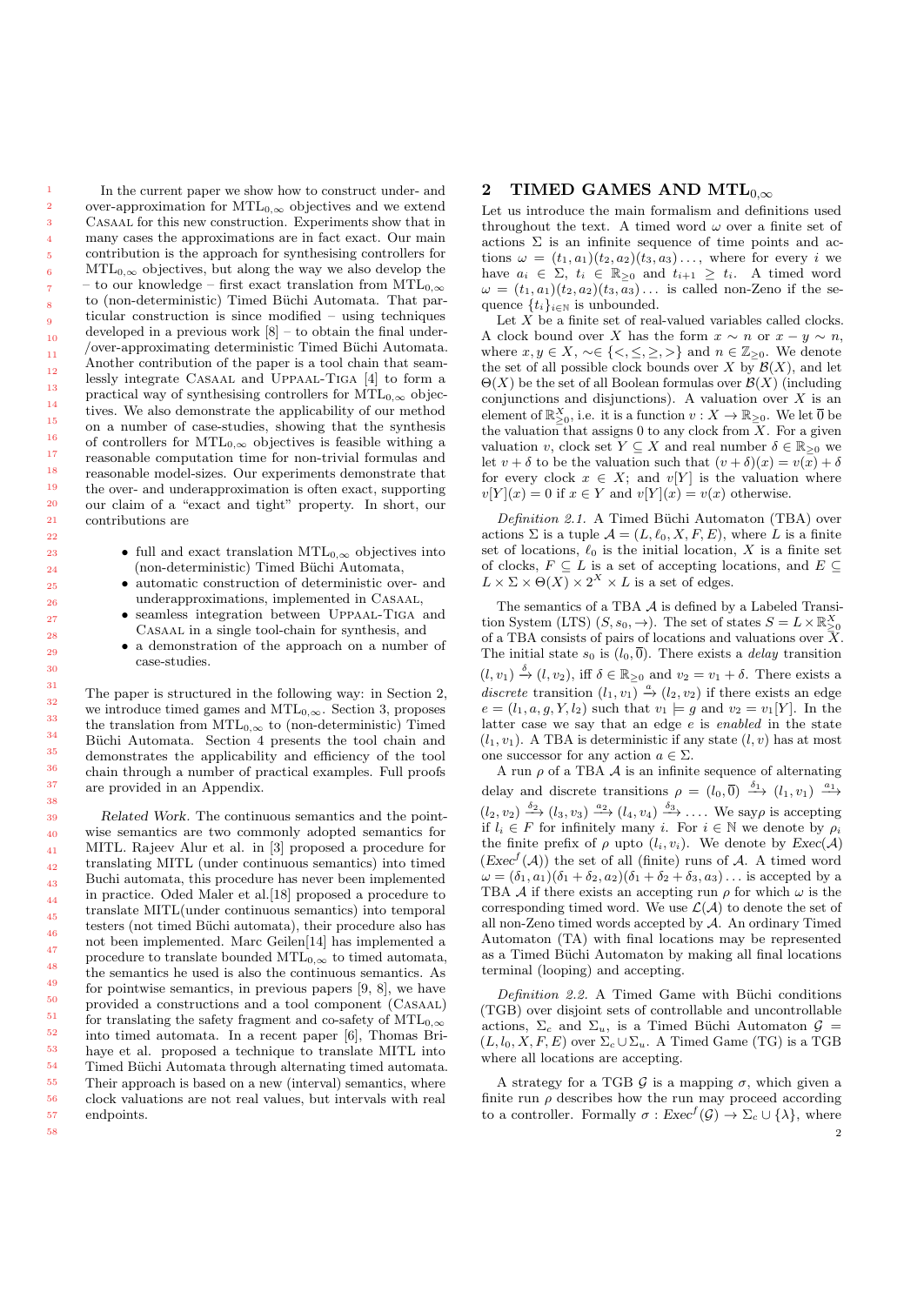λ indicates a delay action. A strategy σ is only allowed to suggest actions allowed by the TGB and thus, given a finite run  $\rho$  ending in a state  $(l, v)$ ,  $(1)$  if  $\sigma(\rho) = a \in \Sigma_c$ , then there must exist a transition  $(l, v) \stackrel{a}{\rightarrow} (l', v')$  and (2) if  $\sigma(\rho) = \lambda$ , there must exist a positive delay  $\delta \in \mathbb{R}_{>}$  such that  $(l, v) \xrightarrow{\delta} (l', v').$ 

57 58

Given a strategy  $\sigma$ , we say that an infinite run  $\rho =$  $(l_0, \overline{0}) \xrightarrow{\delta_1} (l_1, v_1) \xrightarrow{a_1} (l_2, v_2) \xrightarrow{\delta_2} (l_3, v_3) \xrightarrow{a_2} (l_4, v_4) \xrightarrow{\delta_3} \dots$ is consistent with  $\sigma$  if for any  $i \in \mathbb{N}$  either  $(l_i, v_i) \stackrel{\alpha}{\rightarrow}$  $(l_{i+1}, v_{i+1})$  and  $(\alpha \in \Sigma_u) \vee ((\alpha \in \Sigma_c) \wedge \alpha = \sigma(\rho_i)),$  or  $\alpha = \delta \in \mathbb{R}_{>}$  and  $\sigma(\rho_i \stackrel{\delta'}{\longrightarrow}) = \lambda$  whenever  $\delta' < \delta$ . We denote by  $Outcome(\mathcal{G}, \sigma)$  all runs that are consistent with  $\sigma$ , and denote by  $\mathcal{L}(\mathcal{G}, \sigma)$  the corresponding set of timed words.

Given a TGB  $G$ , we say that a strategy  $\sigma$  is winning if whenever  $\rho \in Outcome(\mathcal{G},\sigma)$ , then  $\rho$  is accepting. Given a TG  $G$  and a set of timed words  $\mathcal{L}$ , we say that a strategy  $\sigma$  is winning with respect to the objective  $\mathcal L$  if  $\mathcal L(\mathcal G, \sigma) \subset \mathcal L$ . When  $\mathcal L$  is expressed using a deterministic TBA, the following easily obtained result is crucial for the method we develop in the following sections:

Theorem 2.3. *Let* G *be a TG and* A *a determinstic TBA. Then*  $G$  *has a winning strategy with respect to*  $\mathcal{L}(\mathcal{A})$  *if and only if the TGB*  $\mathcal{G} \otimes \mathcal{A}$  *has a winning strategy*<sup>1</sup>.

The emptiness problem for TBA is known to be PSPACEcomplete [2] and the existence of winning strategies for TGB is EXPTIME-complete [20]. Moreover, for the synthesis problem, memoryless strategies suffices. The tools Uppaal and Uppaal-Tiga provide efficient on-the-fly exploration of a finite *symbolic reachability graph*, where the nodes are *symbolic states*. A symbolic state S is a pair  $(l, Z)$ , where l is a location and Z is a so-called *zone* being the set of valuations satisfying a given clock constraint  $g \in \mathcal{B}(X)$ . In particular, a winning strategy  $\sigma$  produced by UPPAAL-TIGA for a given TGB is represented using zones. More precisely, for each location l, the representation  $R_{\sigma}$  gives a finite set of pairs  $R_{\sigma}(l) = \{(Z_1, a_1), \ldots, (Z_n, a_n)\}\,$ , where  $a_i \in \Sigma_c \cup \{\lambda\}\$ with  $Z_i \cap Z_j = \emptyset$  if  $i \neq j$ . Given a state  $(l, v)$  the value of the the strategy  $\sigma$  is simply a if  $v \in Z$  with  $(Z, a) \in R_{\sigma}(l)$ .

*Example 2.4.* Consider the game in Fig. 1, where a Cat chases a Mouse on a  $5 \times 5$  grid. Initially the Cat and the Mouse are in positions  $(1, 5)$  and  $(5, 1)$ , respectively. During the chase, they may both repeatedly move to any legal neighbouring position (note that position (3, 3) is illegal as there is already a flower-pot). Formally, the chasing game is modelled as a TG, being the product of a TG component for the Cat (controller) and a TG component for the Mouse (environment). For both the Cat and the Mouse, there is a minimum time-seperation between two consequitive moves, being 5 and 6 respectively. A simplest objective of the game is for the Cat to catch the Mouse, i.e. to bring the Timed Game into a product-state  $(P_{i,j}^c, P_{i,j}^m)$  for some legal position  $(i, j)$ . More advanced objectives could be to ensure that the Cat will repeatedly catch the Mouse, and to do so within a maximum time-bound, say 40. In addition the Cat might for

some reason want to repeatedly return to its initial position with some (minimum or maximum) time-seperation.

### 2.1 Metric Temporal Logic  $MTL_{0,\infty}$

Applying Theorem 2.3 it suffices to express the objectives of a TG as deterministic TBAs in order to enable controller synthesis. However, often it will be far easier and significantly less error-prone to express objectives in a suitable temporal logic, e.g. MTL $_{0,\infty}$ .

*Definition 2.5.* An MTL<sub>0, $\infty$ </sub> formula  $\varphi$  over actions  $\Sigma$  is defined by the grammar

 $\varphi ::= true | a | \neg \varphi | \varphi_1 \wedge \varphi_2 | \bigcirc \varphi | \varphi_1 \mathsf{U}_{\sim d} \varphi_2, | \varphi_1 \widehat{\mathsf{U}}_{\sim d} \varphi_2$ where  $a \in \Sigma$ ,  $\sim \in \{ \leq, \leq, \geq, \geq \}$  and  $d \in \mathbb{N}$ .

The common abbreviations are:  $false = \neg true, \varphi_1 \vee \varphi_2$  $= \neg(\neg \varphi_1 \land \neg \varphi_2), \varphi_1 \rightarrow \varphi_2 = (\neg \varphi_1) \lor \varphi_2, \varphi_1 R_{\sim d} \varphi_2 =$  $\neg(\neg\varphi_1\mathsf{U}_{\sim d}\,\neg\varphi_2),\varphi_1\widehat{\mathsf{R}}_{\sim d}\,\varphi_2=\neg(\neg\varphi_1\widehat{\mathsf{U}}_{\sim d}\,\neg\varphi_2), \diamondsuit_{\sim d}\,\varphi= \mathit{true}\,\mathsf{U}_{\sim d}\,\varphi,$  $\Diamond_{\sim d} \varphi = \text{true} \, \widehat{\mathsf{U}}_{\sim d} \varphi$ ,  $\Box_{\sim d} \varphi = \text{false} \, \mathsf{R}_{\sim d} \varphi$  and  $\Box_{\sim d} \varphi =$ *false*  $\widehat{\mathsf{R}}_{\sim d} \varphi$ .

The semantics of  $MTL_{0,\infty}$  is defined over *infinite* timed words. Let  $w^i$  be the *i*-th suffix of the timed word w. For a given infinite timed word  $w = (t_1, a_1)(t_2, a_2)(t_3, a_3) \dots$  and an MTL<sub>0, $\infty$ </sub> formula  $\varphi$ , the satisfaction relation  $w^i \models \varphi$  is defined inductively:

- $(1)$   $w^i \models true$
- (2)  $w^i \models a \text{ iff } a_i = a$
- (3)  $w^i \models \neg \varphi$  iff  $w^i \nvDash \varphi$
- (4)  $w^i \models \bigcirc \varphi$  iff  $w^{i+1} \models \varphi$
- (5)  $w^i \models \varphi_1 \land \varphi_2$  iff  $w^i \models \varphi_1$  and  $w^i \models \varphi_2$
- (6)  $w^i$   $\models \varphi_1 \mathsf{U}_{\sim d} \varphi_2$  where ~∈ {<, ≤, ≥, >} iff there exists j such that  $j \geq i$ ,  $w^j \models \varphi_2, t_j - t_i \sim d$ , and  $w^k \models \varphi_1$  for all k with  $i \leq k < j$
- (7)  $w^i$   $\models \varphi_1 \widehat{\mathsf{U}}_{\sim d} \varphi_2$  where  $\sim \in \{ \lt, \leq, \gt, \}$  iff there exists j such that  $j > i$ ,  $w^j \models \varphi_2, t_j - t_i \sim d$ , and  $w^k \models \varphi_1$  for all k with  $i < k < j$

An infinite timed word w satisfies an MTL<sub>0,∞</sub>-formula  $\varphi$ iff  $w^1 \models \varphi$ . The language  $\mathcal{L}(\varphi)$  of  $\varphi$  is the set of all infinite non-Zeno timed words that satisfy  $\varphi$ .

In [12], Doyen et al. proved that the controller synthesis problem for ECL (Event Clock logic) is undecidable. It is trival to check that all the future temporal operator in ECL can be defined in MTL<sub>0,∞</sub>(for instance,  $\triangleright_{[a,b]} \varphi$  can be defined as  $(\mathbb{C}_{< a} \neg \varphi) \land \Diamond_{< b} \varphi$ . So the future fragment of ECL is a subset of  $MTL_{0,\infty}^{-}$ . In [12] some past time temporal operators, e.g.  $\ominus$ (the last-time) and  $\triangleleft_{=0}$  (the last occurrence), are used to encode the configurations and the infinite space-bounded runs for lossy 3-counter machines. We find that these past time formulas can be replaced by some future time formulas: for instance,  $\Box(Q \rightarrow (\ominus tick \land \lnot_{=0}tick))$ can be replaced by  $\square(\bigcirc Q \to (tick \land \rhd_{=0} Q))$ , and  $\square(c \to \rhd$  $(\lhd_{=0}A\mathcal{B})$  can be replaced by  $\square(\bigcirc c \to (\mathcal{AB} \land \lhd_{=0}c))$ . Thus the controller synthesis problem for future fregment of ECL is also undecidable, and so is  $MTL_{0,\infty}$ . We summarise the above reasoning with the following theorem.

THEOREM 2.6. *The MTL*<sub>0, $\infty$ </sub> *control synthesis problem is undecidable.*

<sup>56</sup>  $^1\mathcal{G}\otimes\mathcal{A}$  is the TGB obtained as a synchronous product of  $\mathcal{G}$  and  $\mathcal{A},$ where accepting states are determined by the  ${\mathcal A}$  component.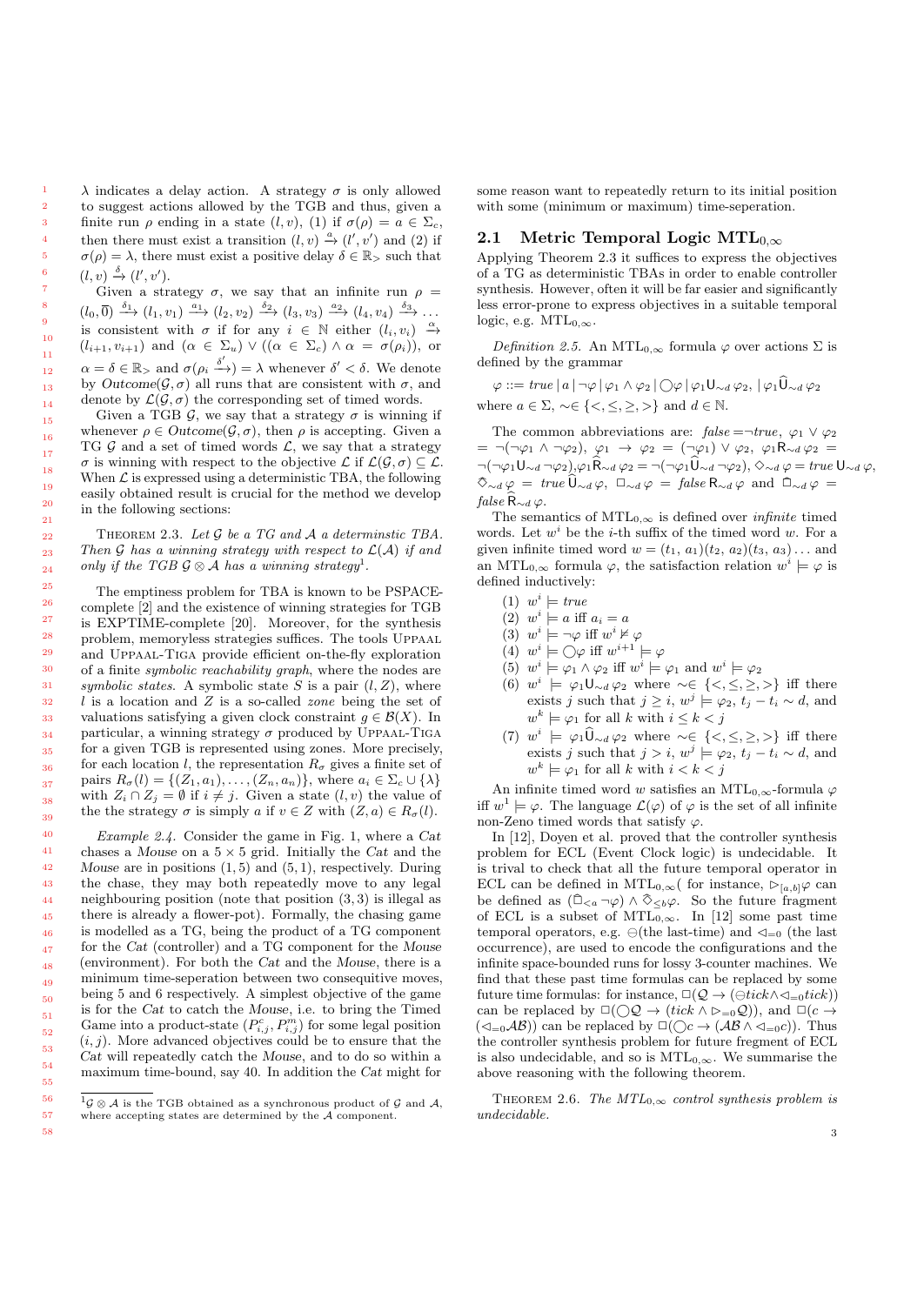56 57 58



Figure 1: The Arena for Chasing Game (a) and snippets for the TG components for the Cat (b) and for the Mouse (c). Edges between  $P^c$  nodes are controllable (full) and labeled with the guard  $x \ge 5$  and the reset  $x := 0$ . Edges between  $P^m$  nodes are uncontrollable (dashed) and labeled with the guard  $y \geq 6$  and the reset  $y := 0.$ 

Still, interesting properties exists for which we want to synthesise controllers.

*Example 2.7.* Reconsidering Example 2.4, we may formulate the first objective as  $\diamond$  Catch, where Catch =  $\vee_{i,j}(P_{i,j}^c \wedge$  $P_{i,j}^m$ ). Repeated, and timed-bounded repeated catching may be expressed as the formulas  $\Box \Diamond$ Catch and  $\Box \Diamond_{\leq 40}$ Catch. Finally, we may conjoin the formula  $\Box \Diamond_{\geq 200} P_{1,5}^c$ , which expresses that the Cat always will revisit its initial position after at least 200 time-units.

In the following sections we present a procedure for translating MTL<sub>0, $\infty$ </sub> into a Timed Büchi Automaton. The translation goes by first translating the  $MTL_{0,\infty}$  formula into a Transition-based Timed Büchi automata (TTBA) and subsequently using the degeneralization algorithm proposed in [15] to translate the TTBA into an equivalent TBA.

*Definition 2.8.* A Transition-based Timed Büchi automaton (TTBA) over actions  $\Sigma$  is a tuple  $\mathcal{A} = (L, l_0, X, F, E)$ , where  $L$  is the set of locations,  $l_0$  is the initial location,  $X$  is a finite set of clocks,  $F$  is a finite set of accepting conditions, and  $E \subseteq L \times \Sigma \times \Theta(X) \times 2^F \times 2^X \times L$  is the set of edges.

The set of states (including initial state  $s_0 = (l_0, \overline{0}))$ and the set of delay transitions of a TTBA are defined as for a TBA. For a TTBA there exists a *discrete* transition  $(l_1, v_1) \xrightarrow{a, F_1} (l_2, v_2)$  if there exists an edge  $(l_1, a, g, F_1, Y, l_2)$ in the TTBA such that  $v_1 \models g$  and  $v_2 = v_1[Y]$ .

A run of a TTBA is an infinite sequence of alternating delay and discrete transitions  $s_0 \xrightarrow{\delta_1} s_1 \xrightarrow{a_1, F_1} s_2 \xrightarrow{\delta_2} s_3 \xrightarrow{a_2, F_2}$  $s_4 \stackrel{\delta_3}{\longrightarrow} \ldots$ 

A timed word  $w = (t_1, a_1)(t_2, a_2)(t_3, a_3) \dots$  over  $\Sigma$  is accepted by a TTBA  $\mathcal A$  iff there exists states  $s_0, s_1, s_2, \ldots$ where  $s_0$  is the initial state of A such that  $s_0 \xrightarrow{t_1} s_1 \xrightarrow{a_1, F_1} s_2$  $s_2 \xrightarrow{t_2-t_1} s_3 \xrightarrow{a_2,F_2} s_4 \xrightarrow{t_3-t_2} \dots$  is a run of A, and for each  $f \in F$ , there are infinitely many i where  $f \in F_i$ . We denote by  $\mathcal{L}(\mathcal{A})$  the set of all non-Zeno timed words that are accepted by A.

# 3 FROM MTL $_{0,\infty}$  TO TIMED BÜCHI AUTOMATA

In this section, we first present the translation of an  $MTL_{0,\infty}$ into a TTBA, the translation goes through four phases. First we construct a closure for the formula in Section 3.1, giving the information needed for constructing extended formula. In Section 3.2 we continue by constructing extended formula containing book-keeping information for the time-constrained operators – such as monitoring clocks (and their resets). Next, we show how to transform such a formula (via a normal-form over the formula) into a TTBA. Finally one can derive deterministic over- and underapproximations for such a TTBA, based on the classical subset-construction from NFA to DFA – this construction is only subtly different than the one presented by Bulychev [8], we thus refrain from repeating it.

In the rest of this section, we assume that  $\varphi$  is an MTL<sub>0, $\infty$ </sub> formula over  $\Sigma$  and has been transformed into positive normal form, where the negation operator  $(\neg)$  is not allowed ( $\neg true$ is replaced by *false* and  $\neg a$  is replaced by  $\bigvee_{b \in \Sigma \setminus \{a\}} b$  when a is an action in  $\Sigma$ ). Without loss og generality, we also assume that all temporal operators occurring in  $\varphi$  are included in  $\{U_{\leq d}, R_{\leq d}, U_{\geq d}, R_{\geq d}\}.$ 

## 3.1 Closures & Extended Formulas

We use  $\mathsf{Sub}(\varphi)$  to denote all the sub-formulas of  $\varphi$ . For each  $\varphi_1 \cup_{\leq d} \varphi_2 \in \mathsf{Sub}(\varphi)$ , we assign a clock  $x_{(\varphi_1 \cup_{\leq d} \varphi_2)}$ . Intuitively these clocks are used by the resulting TTBA to determine the time progression since starting to evaluate whether  $(\varphi_1 \mathsf{U}_{\leq d} \, \varphi_2)$  is satisfied. We let  $X_{U\leq} = \{x_{(\varphi_1 \mathsf{U}_{\leq d} \varphi_2)} \mid$  $\varphi_1 \mathsf{U}_{\le d} \varphi_2 \in \mathsf{Sub}(\varphi)$  be the set of all  $\mathsf{U}_{\le d}$ -clocks and let  $X_{U>},$  $X_{R<}$  and  $X_{R>}$  be sets of clocks defined in a similar way. For 4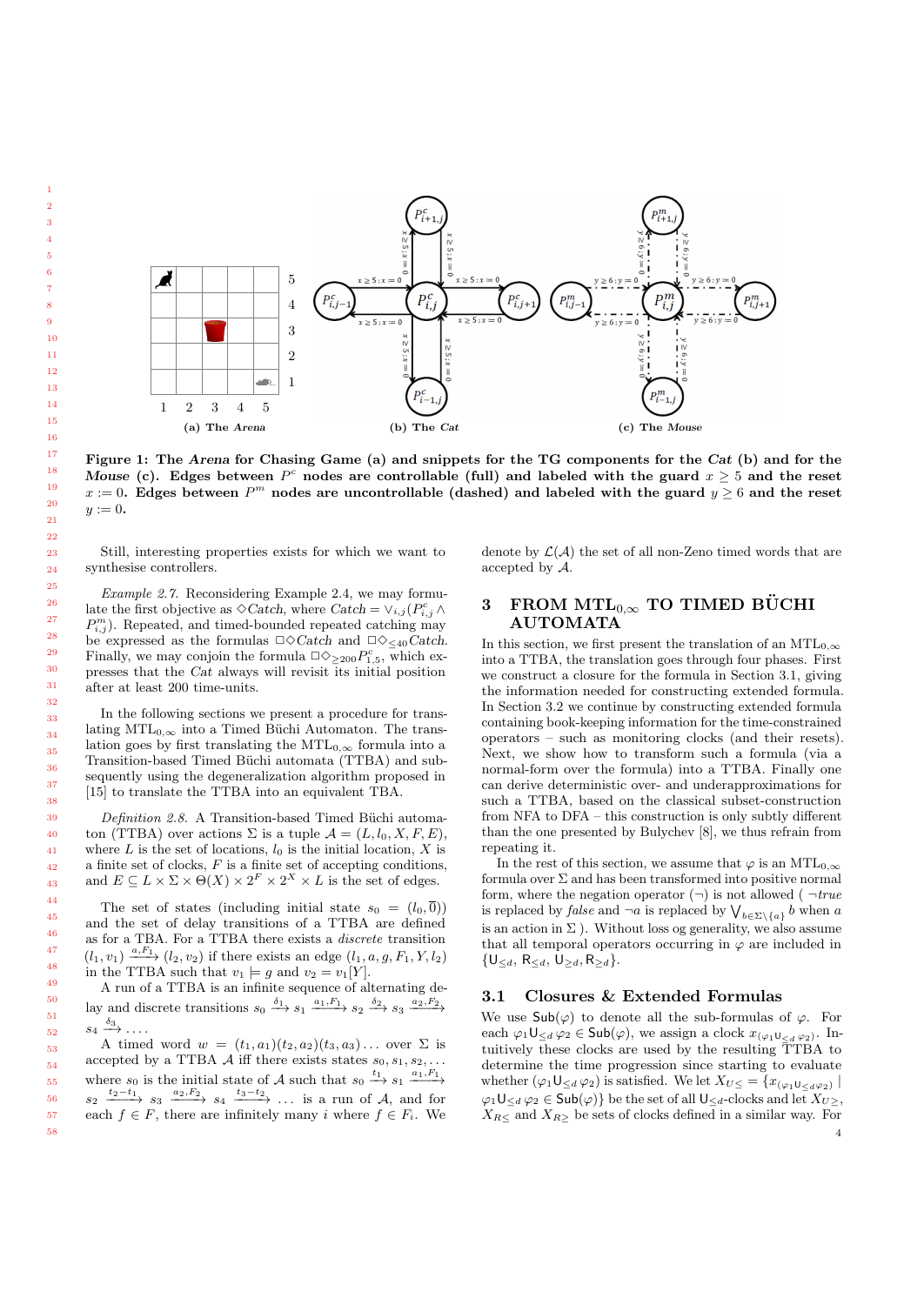untimed modalities,  $\varphi_1 \mathsf{U} \varphi_2$  and  $\varphi_1 \mathsf{R} \varphi_2$ , we do not assign clocks and thus assume  $d > 0$  when we write  $\bigcup_{\geq d}$  or  $\mathsf{R}_{\geq d}$  in this section.

The set of *basic formulas* for  $\varphi$ , written as  $BF(\varphi)$ , is a finite set defined by the following rules:

(1) If  $\bigcirc \varphi_1 \in \mathsf{Sub}(\varphi)$ , then  $\varphi_1 \in \mathsf{BF}(\varphi)$ 

58

- (2) If  $\varphi_1 \cup \varphi_2 \in \mathsf{Sub}(\varphi)$  or  $\varphi_1 \cup \varphi_2 \in \mathsf{Sub}(\varphi)$ , then  $\varphi_1\mathsf{U} \varphi_2 \in \mathsf{BF}(\varphi)$
- (3) If  $\varphi_1 \mathsf{R} \varphi_2 \in \mathsf{Sub}(\varphi)$  or  $\varphi_1 \mathsf{R}_{\geq d} \varphi_2 \in \mathsf{Sub}(\varphi)$ , then  $\varphi_1\mathsf{R} \varphi_2 \in \mathsf{BF}(\varphi)$
- (4) If  $\varphi_1 \mathsf{U}_{\sim d} \varphi_2 \in \mathsf{Sub}(\varphi)$  and x is the clock assigned to  $\varphi_1 \mathsf{U}_{\sim d} \varphi_2$ , then

 $\varphi_1 \mathsf{U}_{\sim d-x} \varphi_2, x \sim d, \overline{x \bowtie d} \in \mathsf{BF}(\varphi), \text{ where } \sim \in \{\leq$ ,  $\geq$ } and  $x \Join d$  is the negation of  $x \sim d$  (for example,  $\overline{x \leq d} = x > d$  and  $\overline{x \geq d} = x < d$ )

- (5) If  $\varphi_1 \mathsf{R}_{\sim d} \varphi_2 \in \mathsf{Sub}(\varphi)$  and x is the clock assigned to  $\varphi_1$ R $\sim$ d $\varphi_2$ , then
	- $\varphi_1 \mathsf{R}_{\sim d-x} \varphi_2, x \sim d, \overline{x \bowtie d} \in \mathsf{BF}(\varphi), \text{ where } \sim \in \{\leq$ , ≥} and  $\overline{x \bowtie d}$  is the negation of  $\overline{x \sim d}$

Informally,  $\varphi_1 \mathsf{U}_{\leq d - x} \varphi_2$  encodes that the TTBA has started evaluating  $\varphi_1 \mathsf{U}_{\leq d} \varphi_2$  in a previous state (s) and therefore from the current state  $(s')$  the forumla  $\varphi_1 \mathsf{U}_{\leq d'} \varphi_2$  should be satisfied where  $d' = d - v(x)$  and  $v(x)$  is the distance in time between s and s'. Similarly interpretation exists for  $\mathsf{U}_{\leq d-x}$ ,  $\mathsf{U}_{\leq d-x}$ ,  $\mathsf{R}_{\leq d-x}$  and  $\mathsf{R}_{\geq d-x}$ . A formal definition is in Definition 3.1

As a conjunction of formulas can be represented as a set of formulas, we will use  $2^{\mathsf{BF}(\varphi)}$  for both the powerset of  $\mathsf{BF}(\varphi)$ and the set of all conjunctive formulas over  $BF(\varphi)$ . Notice that because a conjunction with zero conjuncts is true then *true*  $\in 2^{\mathsf{BF}(\varphi)}$ . The closure of  $\varphi$ , denoted  $\mathsf{CL}(\varphi)$ , is the set of all positive Boolean combinations (i.e., without negation) over  $BF(\varphi)$ .  $CL(\varphi)$  will form the set of non-initial locations for the deterministic TTBAs we construct for  $\varphi$ . Obviously,  $CL(\varphi)$  has only finitely many different non-equivalent formulas.

As information preserved in the closure and the basic formulas is not sufficient for the construction of the TTBA, we here introduce the notion of extended formula. Initially, for a given clock x we define the function  $\text{rst}(x)$  (and  $\text{unch}(x)$ ) for assigning clock-resets (and non-resets) of the clocks that track the temporal progress of the timed operators  $\mathsf{U}_{\geq}$ , R $\lt$ (and  $U<sub>5</sub>R<sub>5</sub>$ ). These functions are later used for constructing of the TTBA and capture "For the validity of the formula, when starting to evaluate a time-constrained operator ∪> or  $R<$  (U $<$  or R $>$ ), if rst(x) (unch(x)) then x must be (must not be) reset". We here note that  $\mathsf{rst}(x)$  only if  $x \in X_{\mathsf{U}\geq} \cup X_{\mathsf{R}\leq}$ , and symmetrically unch(x) only if  $x \in X_{\mathsf{U}} \subset \cup X_{\mathsf{R}}$ . On can observe the application of rst (unch) in the definition of the function  $\beta$  in the rules 11 and 13 (10 and 16).

51 52 53 54 55 56 57 Let  $F_{\varphi} = {\psi \in Sub(\varphi)}$  if there exists  $\psi_1$  such that  $\psi_1 \cup \psi \in$  $\mathsf{Sub}(\varphi)$  or  $\psi_1 \mathsf{U}_{\geq d} \psi \in \mathsf{Sub}(\varphi)$  for some  $d$ . For each  $\psi \in F_{\varphi}$ we introduce a boolean variable  $a_{\psi}$  that indicate that  $\psi$  is assumed to be false at the present state and define  $\{a_{\psi} | \psi \in \mathbb{R}\}$  $F_{\varphi}$  as the set of all such boolean variables for subformulas of  $\varphi$ . We shall later use  $F_{\varphi}$  to construct the acceptance condition for the TTBA in Section 3.2.

Now we define  $\text{Ext}(\varphi)$ , the set of extended formulas for  $\varphi$ , with the following rules:

- (1)  $\mathsf{Sub}(\varphi) \subseteq \mathsf{Ext}(\varphi)$
- (2)  $\{a_{\psi} \mid \psi \in F_{\varphi}\} \subseteq \mathsf{Ext}(\varphi)$
- (3) If  $\phi \in \mathsf{CL}(\varphi)$ , then  $\phi$ ,  $\bigcirc \phi \in \mathsf{Ext}(\varphi)$
- (4) If  $x \in X_{\mathsf{U} \leq}$  or  $x \in X_{\mathsf{R} \geq}$ , then  $\mathsf{unch}(x) \in \mathrm{Ext}(\varphi)$
- (5) If  $x \in X_{\mathsf{U}\geq}$  or  $x \in X_{\mathsf{R}\leq}$ , then  $\mathsf{rst}(x) \in \mathsf{Ext}(\varphi)$
- (6) If  $\Phi_1, \Phi_2 \in \text{Ext}(\varphi)$ , then  $\Phi_1 \wedge \Phi_2, \Phi_1 \vee \Phi_2 \in \text{Ext}(\varphi)$

 $Ext(\varphi)$  includes all the formulas needed to construct a TTBA for  $\varphi$ . Extended formulas can be interpreted using extended timed words. An *extended timed word*  $\omega =$  $(t_1, a_1, v_1)(t_2, a_2, v_2)(t_3, a_3, v_3) \dots$  is a sequence where  $w =$  $(t_1, a_1)(t_2, a_2)(t_3, a_3) \dots$  is a timed word over  $\Sigma$ , and for every  $i \in \mathbb{N}$ ,  $v_i$  is a clock valuation over  $X=X_{U\leq} \cup X_{U\geq} \cup X_{R\leq} \cup$  $X_{R\geq}$  such that for all  $x \in X$ , either  $v_{i+1}(x) = v_i(x) + t_{i+1} - t_i$ or  $v_{i+1}(x) = t_{i+1} - t_i$ .

The semantics for extended formulas is naturally induced by the semantics of  $MTL_{0,\infty}$  formulas:

*Definition 3.1.* Let  $\omega = (t_1, a_1, v_1)(t_2, a_2, v_2)(t_3, a_3, v_3) \dots$ be an extended timed word and  $\Phi \in \operatorname{Ext}(\varphi)$  . The satisfaction relation  $\omega^i \models_e \Phi$  is inductively defined as follows:

- (1)  $\omega^i \models_e x \sim d \text{ iff } v_i(x) \sim d \text{, where } \sim \in \{ \leq, \leq, >, \geq \}$
- (2)  $w^i \models_e a_\psi \text{ iff } \omega^i \nvDash \psi$
- (3)  $\omega^i \models_e \text{rst}(x)$  iff  $v_{i+1}(x) = t_{i+1} t_i$
- (4)  $\omega^i \models_e \text{unch}(x) \text{ iff } v_{i+1}(x) = v_i(x) + t_{i+1} t_i$
- (5)  $\omega^i \models_e \phi$  iff  $w^i \models \phi$ , if  $\phi \in \mathsf{Sub}(\varphi)$
- (6)  $\omega^i \models_e \varphi_1 \mathsf{U}_{\sim d-x} \varphi_2$  iff there exists j such that  $j \geq i$ ,  $w^j \models \varphi_2, t_j - t_i \sim d - v_i(x)$ , and  $w^k \models \varphi_1$  for all k with  $i \leq k < j$ , where ~∈ { $\leq, \geq$ }.
- (7)  $\omega^i \models_e \varphi_1 \mathsf{R}_{\sim d-x} \varphi_2$  iff for all  $j \geq i$  such that  $t_j t_i \sim$  $d - v_i(x)$ , either  $w^j \models \varphi_2$  or there exists k with  $i \leq k < j$  and  $w^k \models \varphi_1$ , where ~∈ { $\leq, \geq$ }.
- (8)  $\omega^i \models_e \Phi_1 \land \Phi_2$  iff  $\omega^i \models_e \Phi_1$  and  $\omega^i \models_e \Phi_2$
- (9)  $\omega^i \models_e \Phi_1 \lor \Phi_2$  iff  $\omega^i \models_e \Phi_1$  or  $\omega^i \models_e \Phi_2$
- (10)  $\omega^i \models_e \bigcirc \Phi$  iff  $\omega^{i+1} \models_e \Phi$

 $\omega^i$  is a *model* of  $\Phi$  if  $\omega^i \models_e \Phi$  and two extended formulas are said to be *equivalent* if they have exactly the same models.

#### 3.2 Constructing non-deterministic automata

Let us now construct a TTBA  $\mathbb{A}_{\varphi} = (L, l_0, X, F, E)$  for which  $\mathcal{L}(\mathbb{A}_{\varphi}) = \mathcal{L}(\varphi)$ . The intuition of the elements of A is

- $L = {\varphi} \cup 2^{\mathsf{BF}(\varphi)}$ , indicating that "in location  $\ell \in L$ the future must satisfy  $\ell$ ",
- $\ell_0 = \varphi$ , as the entire proposition is initially assumed satisfied,
- $X = X_{\cup \geq} \cup X_{\cup \leq} \cup X_{\cup \leq} \cup X_{\cup \geq}$  is the set of monitoring clocks,
- $F = F_{\varphi}$  is the set of accepting locations which must be visited infinitly often, and
- $E = (L \times \Sigma \times \Theta(X) \times 2^{F} \times 2^{X} \times L)$  is the transition relation where a single edge  $(\psi, \alpha, g, F', \lambda, \psi')$  captures the inductive argument "when  $\alpha$  is observed,  $\psi$  is true only if  $\psi'$  is true in the future given that g is satisfied and the clocks in  $\lambda$  are reset – implying that formulas in the set  $F'$  are false".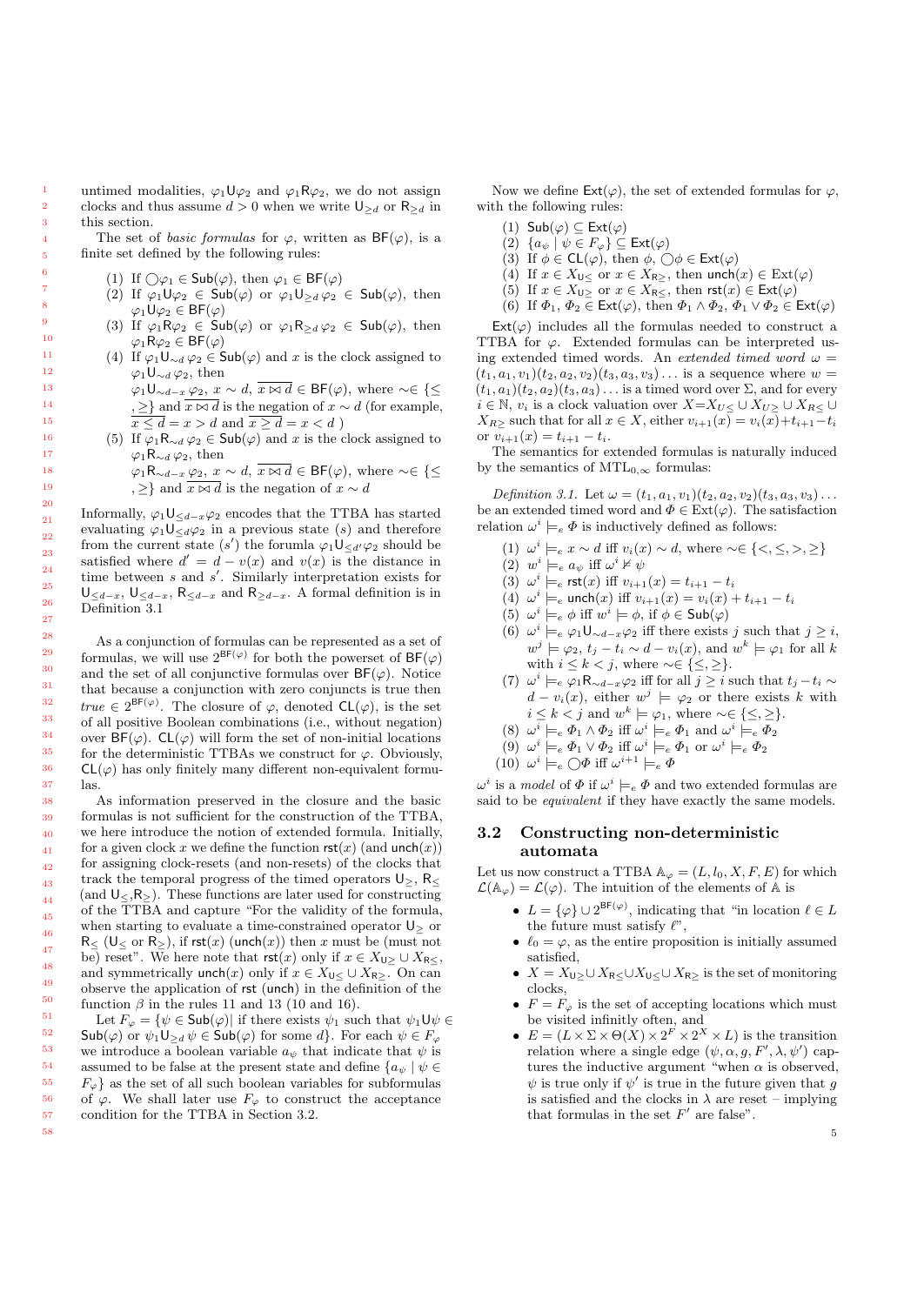Edges of the TTBA are found by rewriting each  $\psi \in$  $\{\varphi\} \cup 2^{\mathsf{BF}(\varphi)}$  into a formula of  $\mathsf{Ext}(\psi)$  that tells what action should be performed by the next transition, what clocks should be reset and what are the future obligations. This is similar to our work in [8] but in the current paper the rewriting also tells what subset of  $F_{\varphi}$  – which are assumed to be false. This difference is crucial since [8] did not consider Büchi acceptance conditions. The rewriting is done by the  $\beta$  function, capturing the condition for the input formula to be satisfied at the "current point in time" while using the next-operator to specify "under what condition is the next observation valid, what should be satisfied after the next observation, and what monitoring clocks should be reset" – a intuition is utilized when construction a normal-form over the rewritten formula. We inductively define  $\beta$  as

(1)  $\beta$ (*true*) = *true* 

- $\hat{g}(2)$   $\hat{g}(false) = false$
- (3)  $\beta(\bigcirc \varphi_1) = \bigcirc (\varphi_1)$
- (4)  $\beta(\varphi_1) = \varphi_1$ , if  $\varphi_1$  is an action or a clock bound
- (5)  $\beta(\varphi_1 \wedge \varphi_2) = \beta(\varphi_1) \wedge \beta(\varphi_2)$
- (6)  $\beta(\varphi_1 \vee \varphi_2) = \beta(\varphi_1) \vee \beta(\varphi_2)$
- (7)  $\beta(\varphi_1 \mathsf{U} \varphi_2) = \beta(\varphi_2) \vee (\beta(\varphi_1) \wedge a_{\varphi_2} \wedge \bigcirc (\varphi_1 \mathsf{U} \varphi_2))$
- (8)  $\beta(\varphi_1 \mathsf{R} \varphi_2) = \beta(\varphi_2) \wedge (\beta(\varphi_1) \vee \bigcirc (\varphi_1 \mathsf{R} \varphi_2))$ (9)  $\beta(\varphi_1 \mathsf{U}_{\leq d} \varphi_2) = \beta(\varphi_2) \vee (\beta(\varphi_1) \wedge$  $\bigcirc$  (( $x \le d$ )  $\wedge$  ( $\varphi_1 \cup_{\le d-x} \varphi_2$ ))), where x is the clock
	- assigned to  $\varphi_1 \mathsf{U}_{\le d} \varphi_2$
- (10)  $\beta(\varphi_1 \mathsf{U}_{\leq d-x} \varphi_2) = \beta(\varphi_2) \vee (\beta(\varphi_1) \wedge \text{unch}(x) \wedge$  $\bigcirc ((x \leq d) \wedge (\varphi_1 U_{\leq d-x} \varphi_2)))$
- $(11) \ \widehat{\beta(\varphi_1 \cup_{\geq d} \varphi_2)} = \widehat{\beta(\varphi_1)} \wedge (\widehat{\beta(\varphi_2)} \vee a_{\varphi_2}) \wedge \mathsf{rst}(x) \wedge$  $\bigcirc ((\varphi_1 \overline{\mathsf{U}}_{\geq d-x} \varphi_2) \vee ((x \geq d) \wedge (\varphi_1 \mathsf{U} \varphi_2))),$  where x is the clock assigned to  $\varphi_1 \mathsf{U}_{\geq d} \varphi_2$
- (12)  $\beta(\varphi_1 \mathsf{U}_{\geq d-x} \varphi_2) = \beta(\varphi_1) \wedge (\bar{\beta}(\varphi_2) \vee a_{\varphi_2}) \wedge$  $\bigcirc ((\varphi_1 \overline{\mathsf{U}}_{\geq d-x} \varphi_2) \vee ((x \geq d) \wedge (\varphi_1 \mathsf{U} \varphi_2)))$
- (13)  $\beta(\varphi_1 \mathsf{R}_{\leq d} \varphi_2) = \beta(\varphi_2) \wedge (\beta(\varphi_1) \vee \mathsf{rst}(x) \wedge$  $\mathcal{O}((\varphi_1 \overline{R}_{\leq d-x} \varphi_2) \vee (x > d)))$ , where x is the clock assigned to  $\varphi_1$  R  $_{\leq d}$   $\varphi_2$
- (14)  $\beta(\varphi_1 \mathsf{R}_{\leq d-x} \varphi_2) = \beta(\varphi_2) \wedge (\beta(\varphi_1) \vee$  $\bigcirc ((\varphi_1 \overline{R}_{\leq d-x} \varphi_2) \vee (x > d)))$
- (15)  $\beta(\varphi_1 \mathsf{R}_{\geq d} \varphi_2) = \beta(\varphi_1) \vee$  $\bigcirc$ ((( $x < d$ ) ∧ ( $\varphi$ <sub>1</sub> R<sub>≥d−x</sub>  $\varphi$ <sub>2</sub>)) ∨ ( $\varphi$ <sub>1</sub> R  $\varphi$ <sub>2</sub>)), where x is the clock assigned to  $\varphi_1 \hat{\mathsf{R}}_{\geq d} \varphi_2$
- (16)  $\beta(\varphi_1 \mathsf{R}_{\geq d-x} \varphi_2) = \beta(\varphi_1) \vee (\mathsf{unch}(x) \wedge$  $\bigcirc((x < d) \wedge (\varphi_1 \mathsf{R}_{\geq d-x} \varphi_2)) \vee (\varphi_1 \mathsf{R} \varphi_2))$

As an example, let us briefly discuss rules 9 and 10. Here the transformation of rule 9 states that either  $\varphi_2$  is true already or after the next observation  $\varphi_1$  must be true, the temporal constraint  $x \leq d$  must be respected, and  $\phi_1$  must be true until  $\phi_2$  under the restriction that d is deducted by the amount monitored by  $x$ . The transformation of rule 10 is similar to the above, however, we also require that the monitoring clock  $x$  is not reset as the clock is vital for tracking the validity of the entire formula. The remaining rules 12-16 follow a similar pattern.

From the rules defining  $\beta$ , we note that the rules are constructed in such a way that alternative futures are separated by disjunction and each alternative is "guarded" by a necessary condition. For instance, let  $\varphi = \alpha_1 \mathsf{U} \alpha_2$  for  $\alpha_1, \alpha_2 \in \Sigma$ , then for  $\varphi$  to be satisfied, either the next observation is  $\alpha_2$ , and  $\varphi$  is satisfied, or the next observation is  $\alpha_1$ , in which

case,  $\alpha_2$  must not be observed – and the next observation must recursively satisfy  $\varphi$  again. As we will now generalize, this implies that our TTBA must have a transition from  $\varphi$ to  $\varphi$ , given that  $\alpha_1$  is observed and not  $\alpha_2$  – as well as a transition from  $\varphi$  to an accepting state under the condition that  $\alpha_2$  is observed.

From the definition of  $\beta$  we can see that  $\beta(\psi)$  is an extended formula in  $\mathsf{Ext}(\varphi)$ . From the semantics given in Section 2.1 for  $MTL_{0,\infty}$ , we know that  $(\bigvee_{a\in\Sigma}a)\equiv \text{true}$  and for any  $a, b \in \Sigma$ , if  $a \neq b$ , then  $a \wedge b = false$ . Using these facts and that  $\bigcap$  distributes over disjunction and conjunction, we can show by induction that  $\beta(\psi)$  can be transformed equivalently into a disjunction of the following form:

$$
\bigvee_{j=1}^k \left( a_j \wedge g_j \wedge A_j^a \wedge \mathrm{rst}(X_j) \wedge \mathrm{unch}(Y_j) \wedge \bigcirc (\psi_j) \right)
$$

where for every j between 1 and k:  $a_j \in \Sigma$  is an action,  $g_j$ is a conjunction of clock bounds,  $A_j$  is a subset of F,  $X_j$ is a subset of  $X_{\cup \geq} \cup X_{\mathsf{R}\leq}$ ,  $Y_j$  is a subset of  $X_{\cup \leq} \cup X_{\mathsf{R}\geq}$ ,  $\psi_j \in 2^{\mathsf{BF}(\varphi)}$ , rst $(\bar{X}_j)$  is the abbreviation of  $\bigwedge_{x \in X_j} \mathsf{rst}(x)$ , unch $(Y_j)$  is the abbreviation of  $\bigwedge_{x \in Y_j}$  unch $(x)$  and  $\overline{A_j^a}$  is the abbreviation of  $\bigwedge_{f \in A_j} a_f$ .

We call each  $a_j \wedge g_j \wedge A_j^a \wedge \mathsf{rst}(X_j) \wedge \mathsf{unch}(Y_j) \wedge \bigcirc (\psi_j)$ a basic conjunction of  $\beta(\psi)$ . From each basic conjunction  $a_j \wedge g_j \wedge A_j^a \wedge \mathsf{rst}(X_j) \wedge \mathsf{unch}(Y_j) \wedge \bigcirc (\psi_j) \text{ of } \beta(\psi) \text{ we define }$ the transitions from  $\psi$  to  $\psi_j$  by

 $(\psi, a_j, g_j, F_j, \lambda, \psi_j) \in E$  *iff*  $F_j = F \setminus A_j$  and  $X_j \subseteq \lambda \subseteq (X \setminus Y_j)$ 

THEOREM 3.2. Let  $\varphi$  be an MTL<sub>0,∞</sub> formula over  $\Sigma$ , and *let*  $\mathbb{A}_{\varphi}$  *be the TTBA built according to the procedure given above.* Then  $\mathcal{L}(\mathbb{A}_{\varphi}) = \mathcal{L}(\varphi)$ .

Given a basic conjunction  $a \wedge g \wedge A^a \wedge rst(X_1) \wedge$ unch $(Y_1) \wedge$  $\bigcirc(\psi_1)$ , its sub-formula  $\mathsf{rst}(X_1) \wedge \mathsf{unch}(Y_1)$  tells us that the clocks in  $X_1$  should be reset and the clocks in  $Y_1$  should not be reset. It does not tell us what to do with the remaining clocks. In the construction so far we thus enumerate all the possible situations for clocks in  $X \setminus (X_1 \cup Y_1)$ , and hence get a non-deterministic choice as to what clocks to reset for a basic conjunction. However, we will see that this particular non-determinism can be avoided as there exists a best choice, which is to reset all clocks in  $(X_{\cup \leq} \cup X_{\cup \leq}) \setminus Y_1$  and keep all clocks in  $(X_{\mathsf{U}}> \cup X_{\mathsf{R}}<)\setminus X_1$  unchanged. The intuition of this choice is that each clock  $x \in (X_{\cup \leq} \cup X_{\cup \leq})$  should be reset to zero unless  $\text{unch}(x)$  is asked to be true, and each clock  $x \in (X_{\mathsf{U}}) \cup X_{\mathsf{R}}$  should not be reset unless  $\mathsf{rst}(x)$  is asked to be true. Using this approach, for a given basic conjunction  $a \wedge g \wedge A^a \wedge rst(X_1) \wedge$ unch $(Y_1) \wedge \bigcirc (\psi_1)$  of  $\beta(\psi)$ , the transition  $(\psi, a, q, F \setminus A, \lambda, \psi_1)$  with  $\lambda = (X_1 \cup ((X_{U< \cup X_{R>}) \setminus Y_1))$ will be the unique transition from  $\psi$  to  $\psi_1$ .

THEOREM 3.3. Let  $\varphi$  be a MTL<sub>0, $\infty$ </sub> formula over  $\Sigma$  and A *be the an TTBA with best-choice-clock-resets above , then*  $\mathcal{L}(\mathcal{A}_{\varphi}) = \mathcal{L}(\mathbb{A}_{\varphi}).$ 

*Example 3.4.* Let  $\Sigma = \{p, !p\}$  and  $f = \Box(p \rightarrow \bigcirc (!p \mathsf{U}_{\geq 10} p)),$ then  $X = X_{\mathsf{U}>} = \{x\}, X_{\mathsf{U}<} = X_{\mathsf{R}>} = X_{\mathsf{R}<} = \emptyset, F = \{p\}, \text{and}$ 6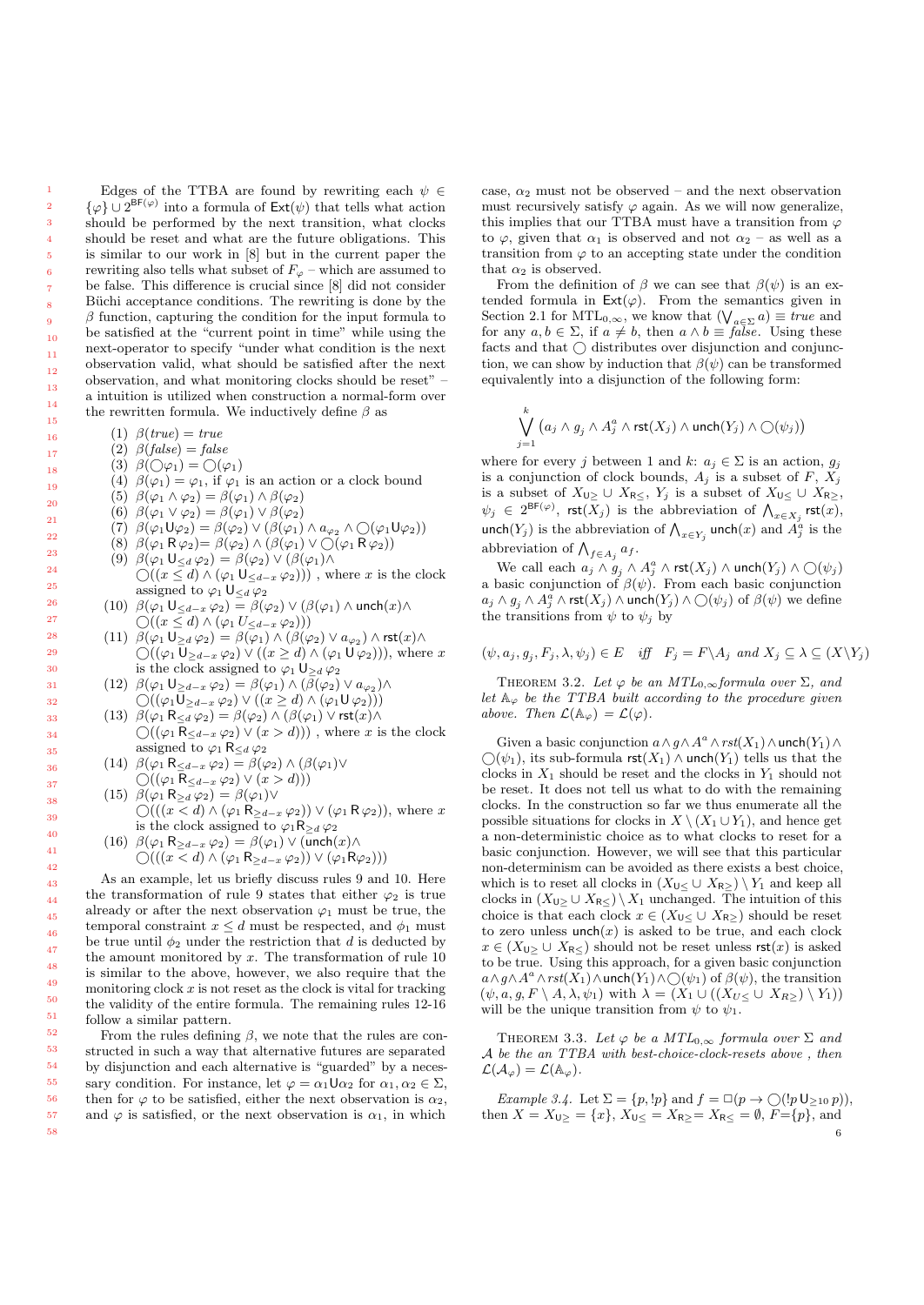$$
\beta(f) = \beta(p \to \bigcirc (!p \cup_{\geq 10} p)) \land \bigcirc(f)
$$
  
= 
$$
(!p \lor \bigcirc (!p \cup_{\geq 10} p)) \land \bigcirc(f)
$$
  
= 
$$
(!p \land \bigcirc(f)) \lor (p \land \bigcirc(f \land f_1)) \lor (!p \land \bigcirc(f \land f_1)),
$$

where  $f_1 = !p \mathsf{U}_{\geq 10} p$ .

By the construction of  $A_f$ ,  $f$  will has 6 outgoing transitions:  $(f, \, !p, \, true, \, \{\}, \, \{p\}, \, f), \, (f, \, !p, \, true, \, \{x\}, \, \{p\}, \, f), \, (f, \, p, \, true, \, \{x\}, \, \{x\}, \, \{x\}, \, \{x\}, \, \{x\}, \, \{x\}, \, \{x\}, \, \{x\}, \, \{x\}, \, \{x\}, \, \{x\}, \, \{x\}, \, \{x\}, \, \{x\}, \, \{x\}, \, \{x\}, \, \{x\}, \, \{x\}, \, \{x\}, \, \{x\}, \, \{x\}, \$  $\{\}, \{p\}, f \wedge f_1), (f, p, \text{true}, \{x\}, \{p\}, f \wedge f_1), (f, \text{!}p, \text{true},$  ${\mathfrak{f}}, {\mathfrak{p}}, f \wedge f_1, (f, \, p, \, \text{true}, \, \{x\}, \, {\mathfrak{p}}, f \wedge f_1).$ 

By theorem 3.3, the following three can be removed:  $(f, !p, )$ true,  $\{x\}$ ,  $\{p\}$ ,  $f$ ),  $(f, p, \text{true}, \{x\}$ ,  $\{p\}$ ,  $f \wedge f_1$ ),  $(f, \mu, \text{true})$  ${x}$ ,  ${p}$ ,  $f \wedge f_1$ . The other three will remain. Similarly we can compute the outgoing transitions for  $f \wedge f_1$ , etc.

We observe that the structure of the disjunctive normal form gives the sufficient conditions for generating the under and over-approximations by applying the method discussed by Bulychev [8]. Fig.2(a) shows us the reduced TTBA  $A_f$  and Fig.2(b) shows us the determinized underapproximation.

## 4 TOOL CHAIN

The conversions of  $MTL_{0,\infty}$  to TBA has been implemented in the tool component Casaal- a stand alone tool that was first described in [8]. In Figure 3 we illustrate the work flow of using Casaal in combination with Uppaal-Tiga. The starting-point of the workflow is a standard Uppaal-Tiga TG $\mathcal G$  together with an MTL<sub>0, $\infty$ </sub> property  $\phi$ . The TG  $\mathcal G$  is manually instrumented into  $\mathcal{G}'$  to make the propositions in  $\phi$  visible for the constructed monitor. Casaal then takes  $\phi$ and constructs under- and over-approximating deterministic TBA  $\mathcal{A}^u$  and  $\mathcal{A}^o$ . Furthermore, CASAAL constructs a new combined TGB  $\mathcal{G}' \oplus \mathcal{A}^u$  that is then passed on to UPPAAL-Tiga that will attempt to construct a winning strategy for the given property.

#### 4.1 Experimental Evaluation

Cat and Mouse Example*.* As our first evaluation example we consider the Cat and Mouse game from Example 2.4. As objectives we consider the properties in Table 1. The properties are choosen to span the expressive power of  $MTL_{0,\infty}$ covering both safety, liveness and mixtures. Table 1 reports for each property the size of the generated TBA in terms of number of edges and locations. It furthermore reports the time and memory consumed by CASAAL for constructing the TBA. For Uppaal-Tiga we measure the time and memory used for synthesising a strategy. Finally the number of zones making up the strategy is reported as a means of quantifying the size of the strategy. We note that for all except one of the considered properties the tool chain provides exact answers as to whether a strategy exists or  $not^2$ . We also note that for the last property, the TBA constructed for the under-approximation had no accepting states, making it a tautology.



Figure 2: The resulting automata for  $f= \Box(p \rightarrow p)$  $\bigcirc (!p \cup_{\geq 10} p)$ , where  $f_1 = !p \cup_{\geq 10} p$ ,  $f_2 = !p \cup_{\geq 10-x} p$ , and  $f_3 = ! p \overline{\cup p}$ .

Train-Gate Example*.* As our second example we consider the classic and scalable Uppaal Train-Gate example used for illustrating verification using Uppaal. Here the challenge is to automatically synthesise correct-by-construction control strategies with respect to various objectives using our tool chain. In the example a number of trains has to pass over a common bridge, while the control strategy to be synthesised will take different actions to ensure safety and a variation of (bounded) liveness objectives.

A train is initially in Safe location and may approach (uncontrollably) at any moment. When the train is approaching it will alert the controller, which in turn should be synthezised to take appropriate actions to ensure the

<sup>53</sup> 54 55 56 57  $^2\mathrm{All}$  of the experiments reported were done using CASAAL version  $3.0$ and a development snapshot of UPPAAL-TIGA running on an Intel Core i7-4578U 3.0 GHz processor. Uppaal-Tiga was run using the following options: --search-order 0 --backwards-order 0 --priority-order 2. Both tools were limited to 4GB of memory and individually allowed to compute for up to 2 hours.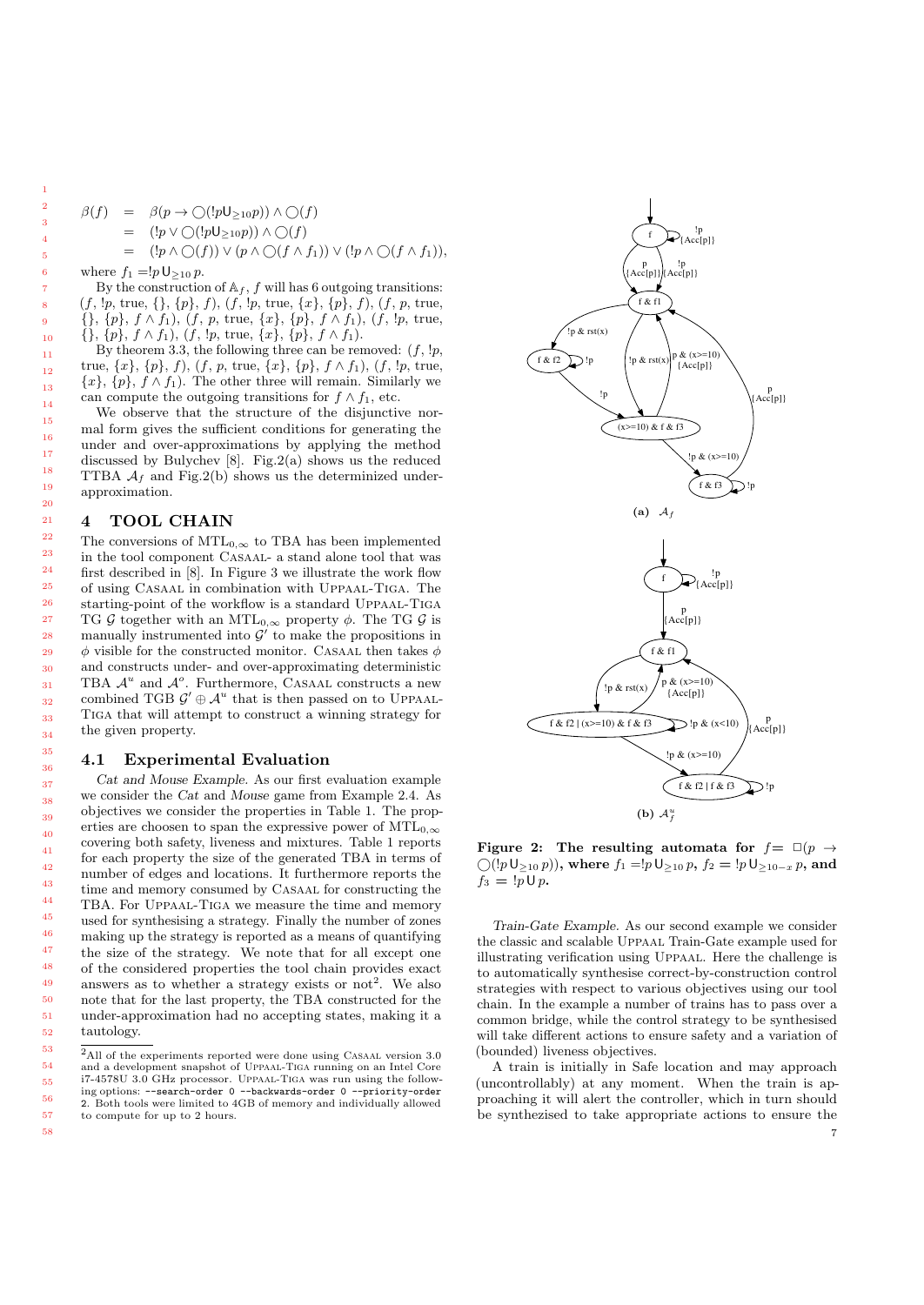

Figure 3: The tool chain workflow. The squiggly arrow indicate a manually performed step. The dashed arrow indicated the symmetric flow for the over approximation.

|   |                       | CASAAL |                  | UPPAAL-TIGA |               |          |        |  |  |  |  |
|---|-----------------------|--------|------------------|-------------|---------------|----------|--------|--|--|--|--|
|   | L<br>$\scriptstyle E$ |        | $\exists \sigma$ | Time        | Mem<br>#Zones |          |        |  |  |  |  |
|   | $\psi_1$              | 5      | 15               | false       | 1.10          | 19       | N/A    |  |  |  |  |
|   | $\psi_2$              | 4      | 12               | true        | 21.69         | 25       | 11417  |  |  |  |  |
|   | $\psi_3$              | 3      | 9                | true        | 32.38         | 27       | 13022  |  |  |  |  |
|   | $\psi_4$              | 5      | 18               | true        | 35.77         | 29       | 12996  |  |  |  |  |
|   | $\psi_5$              | 9      | 45               | false       | 130.90        | 45       | N/A    |  |  |  |  |
|   | $\psi_6$              | 9      | 45               | true        | 151.30        | 45       | 28851  |  |  |  |  |
|   | $\psi_7$              | 9      | 45               | true        | 150.44        | 44       | 28958  |  |  |  |  |
|   | $\psi_8$              | 4      | 15               | true        | 27.78         | 24       | 16676  |  |  |  |  |
|   | $\psi_9$              | 3      | 9                | true        | 4.17          | 27       | 8813   |  |  |  |  |
|   | $\psi_{10}$           | 4      | 15               | false       | 61.78         | 39       | N/A    |  |  |  |  |
|   | $\psi_{11}$           | 4      | 15               | true        | 49.15         | 37       | 18380  |  |  |  |  |
| U | $\psi_{12}$           | 7      | 32               | true        | 11.79         | 50       | 111277 |  |  |  |  |
| О | $\psi_{12}$           | 8      | 38               | <i>true</i> | 1.08          | 34       | 30812  |  |  |  |  |
| U | $\psi_{13}$           | 6      | 43               | false       | 0.00          | $\theta$ | N/A    |  |  |  |  |
| O | $\psi_{13}$           | 8      | 61               | true        | 1.09          | 32       | 24427  |  |  |  |  |

Table 1: Experimental results for the Cat and Mouse model from Example 1. Time is given in seconds and memory in megabytes. We omit the resource consumption of Casaal as these are negligible for the given formulas. Formulas marked with a dash yield equivalent TBAs for the under- and overapproximation, while  $U$  and  $O$  signify the under- and over-approximation respectively. Formulas, with description, can be found in Table 4.

objective. In particular, while approaching a train can only be stopped within 10 time units of its signal of approach. Once stopped, a train may at any point be restarted and granted access to the bridge by the controller – all depending on the given objective. We attempted to synthesise strategies for the controller for various parameterized formulas (see Table 2). The full results can be found In Table 5 in the appendix where we report the size of generated TBA. memory and time consumption of TBA generation, strategy existence, time/memory consumption and strategy size if such a strategy exists.

For the properties proposed in Table 2, we observe that the under- and over-approximation yield the same TBA, hence  $\phi_0$  No collisions and all trains will cross after approaching

|          | $(\Box \neg collision) \land \bigwedge_{i=1}^{n} (\Box (Appr[i] \rightarrow \Diamond Cross[i]))$              |
|----------|---------------------------------------------------------------------------------------------------------------|
| $\phi_1$ | No collisions and all trains will cross after 10 time                                                         |
|          | units after approaching.                                                                                      |
|          | $(\Box \neg collision) \land \bigwedge_{i=1}^{n} ((\Box (Appr[i] \rightarrow \Diamond_{\geq 10} Cross[i]))))$ |
| $\phi_2$ | No collisions and all trains will cross before 10 ten                                                         |
|          | time units after approaching.                                                                                 |
|          | $(\Box \neg collision) \land \bigwedge_{i=1}^{n} ((\Box (Appr[i] \rightarrow \Diamond_{\leq 10} Cross[i]))))$ |
| $\phi_3$ | No collisions and all trains will cross before 30 time                                                        |
|          | units after approaching.                                                                                      |
|          | $(\Box \neg collision) \land \bigwedge_{i=1}^{n} ((\Box (Appr[i] \rightarrow \Diamond_{\leq 30} Cross[i]))))$ |
| $\phi_4$ | No collisions and all trains will cross before 50 time                                                        |
|          | units after approaching.                                                                                      |

- $(\Box \neg collision) \land \bigwedge_{i=1}^{n} ((\Box (Appr[i] \rightarrow \Diamond_{\leq 50} Cross[i])) )$
- Table 2: Specifications for the Train-Gate example.

the approximation is exact. We note that for all but  $\phi_1$  the formulas are tractable for Casaal with a running time of less than a minute. Still, it is interesting to see how the size of the TBA increases quite rapidly for  $\phi_1$  when adding an extra train. For  $\phi_2$ ,  $\phi_3$  and  $\phi_4$ , even though the generated TBA are equivalent in size, the time for synthesis used by UPPAAL-TIGA differs quite a lot. We here observe that  $\phi_2$ through  $\phi_4$  are structurally the same formula and differ only in the bounds provided. Thus the TGBs constructed by Casaal will also be structurally equivalent – however, for Uppaal-Tiga the difference in the provided bounds, and hence the clock-guards of the constructed TGB, will result in different intersections of zones. As a result, we can observe an increasing zone-fragmentation from  $\phi_2$  through  $\phi_4$ .

Chinese Juggler*.* In our third case-study, we consider the synthesis-problem for the scalable Chinese Juggler. The juggler is tasked with keeping n plates balancing on sticks. If a plate has been balancing for more than s time units, it can turn unstable. If a disk is unstable, after u time-units it can fall to the ground and shatter. At the same time, the juggler can only stabilize the disks at a certain pace, leaving him to choose which plates to stabilize for achieving his goal. A classical control problem is to ensure that no disk breaks. no disk breaks. We instantiate the disks with  $s_1 = 8$ ,  $s_2 =$  $8, s_3 = 20, s_4 = 20$  and  $u_1 = 6, u_2 = 3, u_3 = 10, u_4 = 3$  for the 0-4 and syntehsise controllers for the properties shown in Table 3 for  $1 \leq n \leq 4$ .

We observe that for all the propositions for the Chinese Juggler produce the constructed TTBA is exact. We also note that the resource-consumption of Casaal is negligible. For the untimed proposition  $\phi_0$  we can see that the constructed TTBA are small, resulting in good scalability. However,  $\phi_2$ and  $\phi_3$  in particular, show and exponential growth in the number of transitions, leading to an explosion of the number of zones needed to represent the strategy, ultimately leading to poor performance for the largest instance.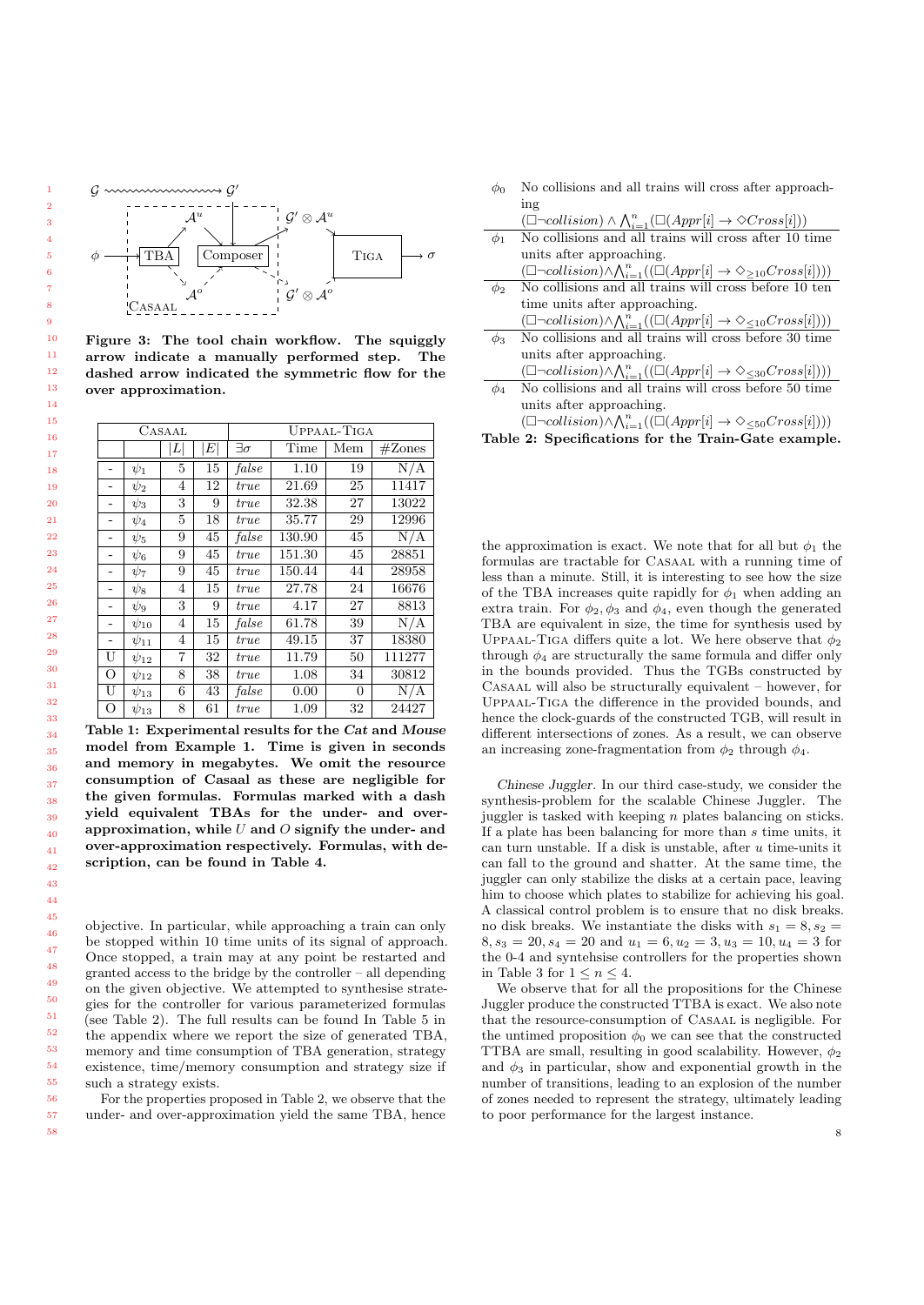| $\phi_0$ | If a plate turns unstable, it eventually becomes stable                             |
|----------|-------------------------------------------------------------------------------------|
|          | $\bigwedge_{i=1}^n(\Box(\text{unstable}[i] \rightarrow \Diamond \text{stable}[i]))$ |
|          | If a plate turns unstable, it becomes stable within 5                               |
|          | time-units                                                                          |
|          | $\bigwedge_{i=1}^{n}(\Box (unstable[i] \rightarrow \Diamond_{\leq 5} stable[i]))$   |
| $\phi_2$ | If a plate turns unstable, it becomes stable after 5                                |
|          | time-units                                                                          |

 $\bigwedge_{i=1}^{n}(\Box(unstable[i]\rightarrow \Diamond_{\geq 5} stable[i]))$ 

Table 3: Specifications for the Chinese-Juggler example.

The full results can be found In Table 6 in the appendix where we report the size of generated TBA, strategy existence, time/memory consumption and strategy size if such a strategy exists.

## 5 CONCLUSIONS

In this paper we have significantly extended the practical scope of automatic controller synthesis for real-time systems. In particular, our method supports synthesis for all objectives expressed in  $MTL_{0,\infty}$ , a sublogic of MTL containing LTL and rich enough to express a wide variety of safety, liveness and bounded liveness properties. In general the synthesis problem for  $MTL_{0,\infty}$  is undecidable. We overcome this obstacle by a new algorithm implemented Casaal converting  $MTL_{0,\infty}$  into under-approximating Timed Büchi Automata. Combined with Uppaal-Tiga supporting synthesis for Timed Games with Büchi conditions we obtain a complete tool chain. In our experimental evaluation we demonstrated that for complex  $MTL_{0,\infty}$  we predominantly obtain "exact and tight" approximations, supporting our initial claim. Furthermore, we showed on a number of scalable examples that synthesis for  $MTL_{0,\infty}$  objectives is feasible using our tool-chain.

Future work includes to refine our determinstic under- and over-approximation construction by using the breakpoint technique [22] for Büchi determinization.

#### REFERENCES

- [1] R. Alur. Formal verification of hybrid systems. In Proceedings of the ninth ACM international conference on Embedded software, EMSOFT '11, pages 273–278, New York, NY, USA, 2011. ACM.
- R. Alur and D. L. Dill. A theory of timed automata. Theor. Comput. Sci., 126(2):183–235, 1994.
- [3] R. Alur, T. Feder, and T. A. Henzinger. The benefits of relaxing punctuality. J. ACM, 43:116–146, January 1996. [4] G. Behrmann, A. Cougnard, A. David, E. Fleury, K. G. Larsen,
- and D. Lime. UPPAAL-TIGA: Time for playing games! In Proceedings of the 19th International Conference on Computer Aided Verification, number 4590 in LNCS, pages 121–125. Springer, 2007.
- [5] P. Bouyer, L. Bozzelli, and F. Chevalier. Controller synthesis for MTL specifications. In In Proc. 17th International Conference on Concurrency Theory (CONCUR'06, 2006.
- [6] T. Brihaye, M. Estiévenart, and G. Geeraerts. On mitl and alternating timed automata over infinite words. In Formal Modeling
- and Analysis of Timed Systems, pages 69–84. Springer, 2014. [7] J. R. Buchi and L. H. Landweber. Solving Sequential Conditions by Finite-State Strategies. Transactions of the American Mathematical Society, 138:295–311, 1969. [8] P. Bulychev, A. David, K. G. Larsen, A. Legay, G. Li, D. B.
- Poulsen, and A. Stainer. Monitor-based statistical model checking for weighted metric temporal logic. In LPAR, 2012.
- [9] P. Bulychev, A. David, K. G. Larsen, and G. Li. Efficient controller synthesis for a fragment of MTL<sub>0,∞</sub>. Acta Informatica, 51(3-4):165–192, 2014.
- [10] A. Church. Logic, Arithmetic, Automata. In Proc. International Mathematical Congress, 1962.
- [11] L. Doyen, G. Geeraerts, J. Raskin, and J. Reicher. Realizability of real-time logics. In *Proceedings of FORMATS 2009, 7th* International Conference on Formal Modeling and Analysis of Timed Systems, volume 5813 of Lecture Notes in Computer Science, pages 133–148. Springer, 2009.
- [12] L. Doyen, G. Geeraerts, J.-F. Raskin, and J. Reichert. Realiz-ability of real-time logics. In Formal Modeling and Analysis of Timed Systems, pages 133–148. Springer, 2009.
- [13] E. A. Emerson and E. M. Clarke. Using branching time temporal logic to synthesize synchronization skeletons. Sci. Comput. Program., 2(3):241–266, 1982.
- [14] M. Geilen. An improved on-the-fly tableau construction for a real-time temporal logic. In International Conference on Computer Aided Verification, pages 276–290. Springer, 2003.
- [15] D. Giannakopoulou and F. Lerda. From states to transitions: Improving translation of ltl formulae to blichi automata. In Formal Techniques for Networked and Distributed Sytems—FORTE  $2002$ , pages  $308-326$ . Springer,
- [16] O. Kupferman, N. Piterman, and M. Vardi. Safraless compositional synthesis. In 18th Conference on Computer Aided Verifi-
- *cation*, pages 31–44, 2006.<br>[17] O. Kupferman and M. Y. Vardi.  $\mu$ -calculus synthesis. In *MFCS*, pages 497–507, 2000.
- [18] O. Maler, D. Nickovic, and A. Pnueli. From mitl to timed automata. In FORMATS'06, pages 274–289. Springer, 2006. [19] O. Maler, D. Nickovic, and A. Pnueli. On synthesizing controllers
- from bounded-response properties. In CAV, pages 95–107, 2007. [20] O. Maler, A. Pnueli, and J. Sifakis. On the synthesis of discrete
- controllers for timed systems (an extended abstract). In STACS,
- pages 229–242, 1995. [21] Z. Manna and P. Wolper. Synthesis of communicating processes from temporal logic specifications. ACM Trans. Program. Lang. Syst., 6(1):68–93, Jan. 1984.
- [22] A. Morgenstern, K. Schneider, and S. Lamberti. Generating de-terministic ω-automata for most ltl formulas by the breakpoint construction. In *MBMV*, pages 119–128, 2008.
- [23] A. Pnueli and R. Rosner. On the synthesis of a reactive module. In Proceedings of the 16th ACM SIGPLAN-SIGACT symposium on Principles of programming languages, POPL '89, pages 179–<br>190, New York, NY, USA, 1989. ACM.<br>[24] P. Ramadge and W. Wonham. Supervisory control of a class of
- discrete event processes. SIAM Journal on Control and Opti-mization, 25(1):206–230, 1987.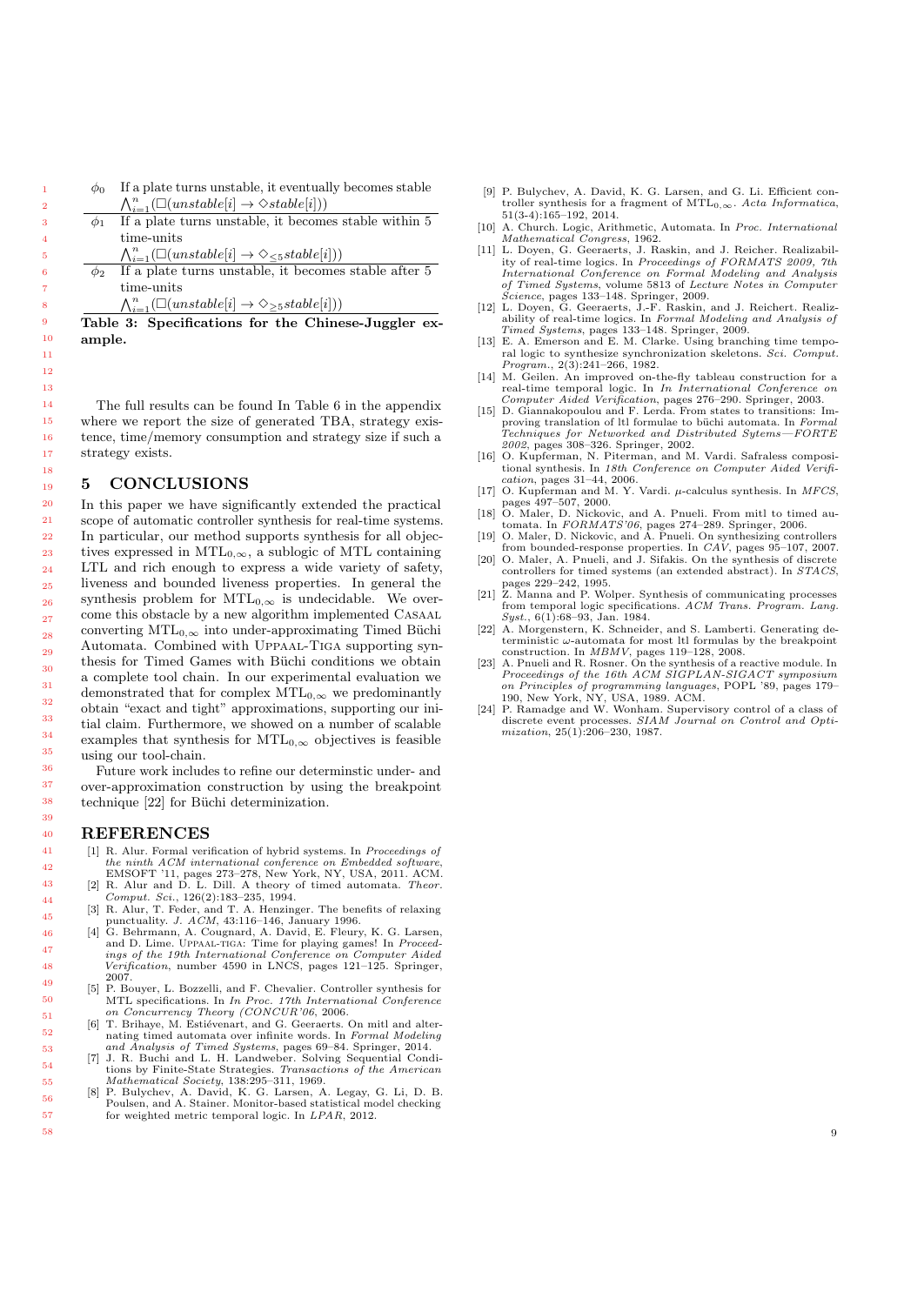| $\psi_1$    | Whenever the mouse is caught it, it should not caught again before after 10 time units and it should be caught                   |
|-------------|----------------------------------------------------------------------------------------------------------------------------------|
|             | infinitely often.                                                                                                                |
|             | $(\Box(Catch \to \bigcirc (\neg Catch \cup_{>10} Catch))) \land \Box \diamond Catch$                                             |
| $\psi_2$    | Catch the mouse within 100 time units                                                                                            |
|             | $\diamond$ <sub>&lt;100</sub> Catch                                                                                              |
| $\psi_3$    | Wheneever the cat is at its initial position; then the mouse is caught within 100 time units                                     |
|             | $\Box$ (Initial $\implies \Diamond_{\leq 100} \text{Catch}$ )                                                                    |
| $\psi_4$    | Cat should be at its initial place within 10 time units and whenever its at initial position, it should catch the mouse          |
|             | within 100 time units.                                                                                                           |
|             | $\diamond$ $10 \wedge \psi_3$                                                                                                    |
| $\psi_5$    | Cat should be at its initial place after 10 time units and whenever its at initial position, it should catch the mouse           |
|             | within 100 time units.                                                                                                           |
|             | $\diamond_{\geq 10} \wedge \psi_3$                                                                                               |
| $\psi_6$    | Cat should be at its initial place after 10 time units and whenever its at initial position, it should catch the mouse           |
|             | within 110 time units.                                                                                                           |
|             | $\Diamond_{\geq 10} \land \Box(\text{Initial} \implies \Diamond_{\leq 110} \text{Catch})$                                        |
| $\psi_7$    | Cat should always return to its initial position before 200 time units; and always catch the mouse within 110 time               |
|             | units after visiting initial                                                                                                     |
|             | $\Box \diamond_{\leq 200} \land \Box$ (Initial $\implies \diamond_{\leq 110} \text{Catch}$ )                                     |
| $\psi_8$    | Cat should always return to its initial position; and always catch the mouse within 110 time units after visiting initial        |
|             | $\Box \diamond \wedge \Box$ (Initial $\implies \diamond_{\leq 110} \text{Catch}$ )                                               |
| $\psi_9$    | After catching the mouse, the cat should return to its initial state within 40 time units.                                       |
|             | $\square$ (Catch $\implies \diamond_{\leq 40}$ Initial)                                                                          |
| $\psi_{10}$ | When the cat is at its initial position, it should catch the mouse within 100 units and after catching the mouse it              |
|             | should return to its initial position within 40 time units.                                                                      |
|             | $(\Box Initial \implies \diamond_{\leq 100} Catch) \land (\Box ( Catch) \implies \diamond_{\leq 40} Initial)$                    |
| $\psi_{11}$ | When the cat is at its initial position, it should catch the mouse within 110 units and after catching the mouse it              |
|             | should return to its initial position within 40 time units.                                                                      |
|             | $(\Box Initial \implies \diamond_{\leq 110} Catch) \land (\Box ( Catch) \implies \diamond_{\leq 40} Initial)$                    |
| $\psi_{12}$ | Eventually, within 200 time units, the lazy cat moves away from the initial position and plays with the mouse for 50             |
|             | time units. Within 100 units of moving from the initial position, the cat moves back to the initial position.                    |
|             | $\Diamond_{>200}(\neg Initial \land (\Box_{<50} \neg Catch \rightarrow Catch) \land (\Diamond_{<100}Initial))$                   |
| $\psi_{13}$ | It always holds that within 200 time units, the lazy cat moves away from the initial position and plays with the mouse           |
|             | for 50 time units. Within 100 units of moving from the initial position, the cat moves back to the initial position.             |
|             | $\Box(\Diamond_{\geq 200}(\neg Initial \land (\Box_{\leq 50} \neg Catch \rightarrow Catch)) \land (\Diamond_{\leq 100}Initial))$ |
|             | Table 4: Specifications for the Cat and Mouse example.                                                                           |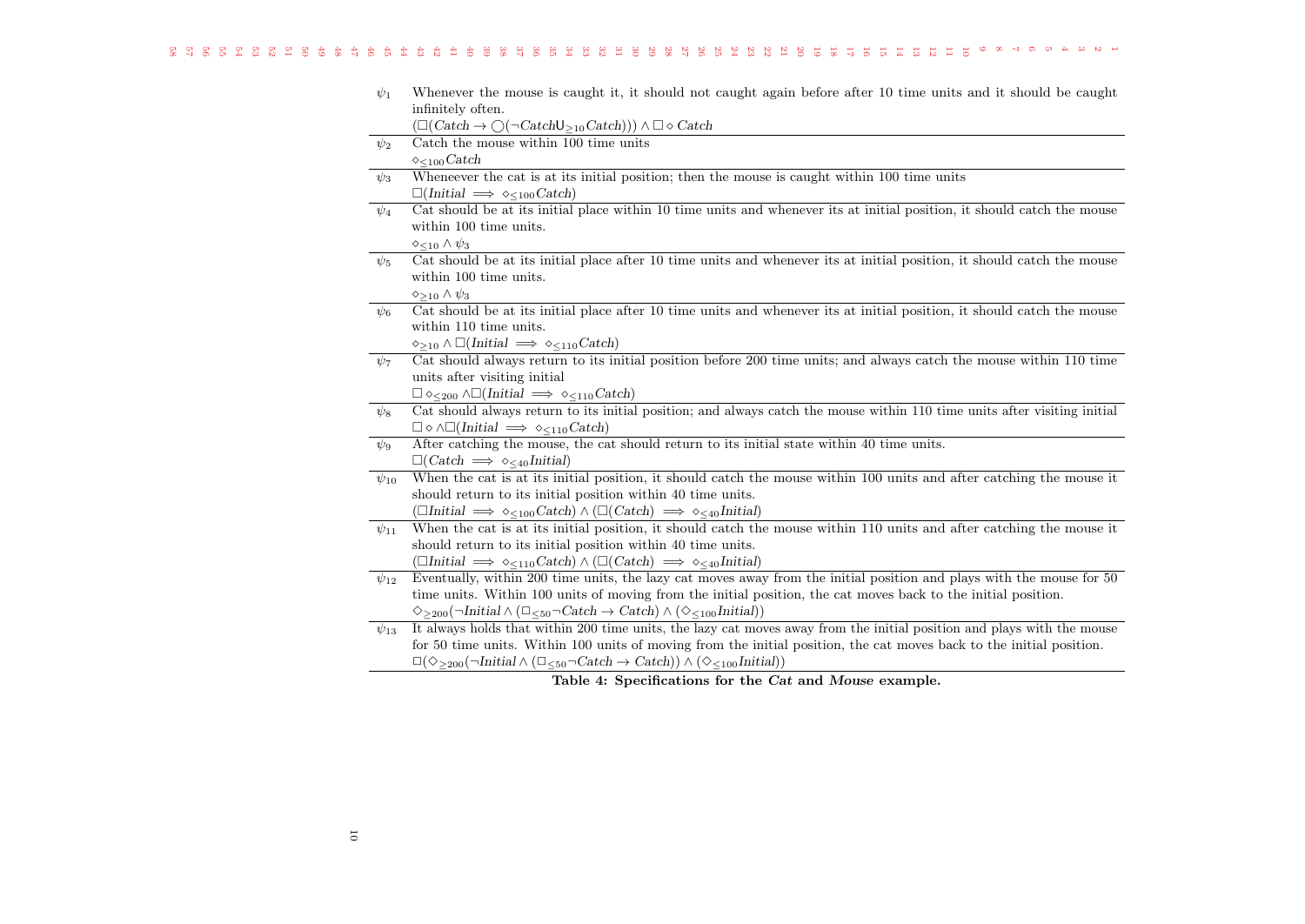| $\overline{\text{C}}$ ASAAL |                |        |                 |                  |        |                  | UPPAAL-TIGA    |      |                  |  |  |
|-----------------------------|----------------|--------|-----------------|------------------|--------|------------------|----------------|------|------------------|--|--|
|                             | #Trans         | Time   | Mem             | #Loc             | #Edges | $\exists \sigma$ | Time           | Mem  | #Zones           |  |  |
| $\phi_0$                    |                | 0.04   | 35              | 3                | 6      | <i>true</i>      | 0.01           | 9    | 11               |  |  |
| $\phi_1$                    | $\mathbf{1}$   | 0.04   | $\overline{35}$ | $\overline{5}$   | 17     | <i>true</i>      | 0.01           | 9    | $\overline{21}$  |  |  |
| $\phi_2$                    | $\mathbf{1}$   | 0.04   | 35              | 3                | 8      | true             | 0.02           | 9    | 6                |  |  |
| $\phi_3$                    | $\mathbf 1$    | 0.04   | $\overline{35}$ | $\overline{3}$   | 8      | <i>true</i>      | 0.02           | 9    | $\overline{12}$  |  |  |
| $\phi_4$                    | $\mathbf{1}$   | 0.04   | $\overline{35}$ | $\boldsymbol{3}$ | 8      | <i>true</i>      | 0.01           | 9    | $\overline{12}$  |  |  |
| $\phi_0$                    | $\overline{2}$ | 0.04   | 35              | $\overline{7}$   | 30     | true             | 0.01           | 9    | 152              |  |  |
| $\phi_1$                    | $\,2$          | 0.08   | $35\,$          | 31               | 309    | true             | $0.15\,$       | 12   | 804              |  |  |
| $\overline{\phi_2}$         | $\overline{2}$ | 0.03   | $\overline{35}$ | $\overline{5}$   | 40     | false            | 0.09           | 10   | $\overline{N/A}$ |  |  |
| $\phi_3$                    | $\,2$          | 0.03   | $\overline{35}$ | $\overline{5}$   | 40     | false            | $0.28\,$       | 10   | $\overline{N/A}$ |  |  |
| $\phi_4$                    | $\overline{2}$ | 0.03   | $35\,$          | 5                | 40     | true             | 0.20           | 10   | 132              |  |  |
| $\phi_0$                    | $\overline{3}$ | 0.04   | $\overline{35}$ | 17               | 112    | true             | 0.52           | 15   | 1556             |  |  |
| $\phi_1$                    | 3              | 0.72   | 67              | 174              | 3719   | true             | 58.59          | 216  | 24211            |  |  |
| $\phi_2$                    | $\overline{3}$ | 0.04   | 36              | 9                | 170    | false            | 16.77          | 56   | N/A              |  |  |
| $\phi_3$                    | $\overline{3}$ | 0.04   | $\overline{36}$ | 9                | 170    | false            | 44.69          | 77   | $\overline{N/A}$ |  |  |
| $\phi_4$                    | 3              | 0.04   | 36              | 9                | 170    | <i>true</i>      | $53.70\,$      | 81   | $2738\,$         |  |  |
| $\phi_0$                    | $\overline{4}$ | 0.05   | $\overline{37}$ | 41               | 360    | true             | $26.95\,$      | 141  | 14479            |  |  |
| $\phi_1$                    | 4              | 10.48  | 365             | 893              | 37256  | $\overline{?}$   | <b>TO</b>      |      |                  |  |  |
| $\phi_2$                    | $\overline{4}$ | 0.13   | 40              | 17               | 664    | $\overline{??}$  | <b>TO</b>      |      |                  |  |  |
| $\phi_3$                    | 4              | 0.08   | 40              | 17               | 664    | $\overline{?}$   | TO             |      |                  |  |  |
| $\phi_4$                    | 4              | 0.08   | 40              | 17               | 664    | $\overline{??}$  | <b>TO</b>      |      |                  |  |  |
| $\phi_0$                    | 5              | 0.17   | 40              | 97               | 1056   | true             | 2740.56        | 3192 | 132371           |  |  |
| $\phi_1$                    | 5              | 174.15 | 3175            | 4358             | 336505 | $\overline{?}$ ? | T <sub>O</sub> |      |                  |  |  |
| $\phi_2$                    | $\overline{5}$ | 0.23   | 56              | 33               | 2462   | $\overline{?}$   | TO             |      |                  |  |  |
| $\phi_3$                    | $\overline{5}$ | 0.21   | 56              | 33               | 2462   | $\overline{??}$  | T <sub>O</sub> |      |                  |  |  |
| $\phi_4$                    | $\overline{5}$ | 0.20   | $\overline{56}$ | 33               | 2462   | $\overline{?}$   | <b>TO</b>      |      |                  |  |  |

 Table 5: Experimental results for the Train-Gate controller synthesis. Time is <sup>g</sup>iven in seconds and memoryin megabytes.

| CASAAL   |                  |               |     |                  | Uppaal-Tiga |     |        | CASAAL   |               |     |       | UPPAAL-TIGA      |        |     |        |
|----------|------------------|---------------|-----|------------------|-------------|-----|--------|----------|---------------|-----|-------|------------------|--------|-----|--------|
|          | $\boldsymbol{n}$ | L             | E   | $\exists \sigma$ | Time        | Mem | #Zones |          | $n_{\rm c}$   | L   | Е     | $\exists \sigma$ | Time   | Mem | #Zones |
| $\psi_1$ |                  | ີ             | 4   | true             | 0.01        | 10  | 11     | $\psi_1$ | ച<br>IJ       | 16  | 96    | <i>true</i>      | 4.26   | 18  | 1498   |
| $\psi_2$ |                  | $\Omega$<br>Ð | 6   | <i>true</i>      | 0.01        | 10  | 13     | $\psi_2$ | 3             | 9   | 162   | true             | 504.31 | 116 | 2997   |
| $\psi_3$ |                  | 4             | 13  | true             | 0.01        | 10  | 22     | $\psi_3$ | $\Omega$<br>Ð | .73 | 3546  | ??               | TO     |     |        |
| $\psi_1$ | $\Omega$         | 6             | 24  | <i>true</i>      | 0.03        | 10  | 119    | $\psi_1$ | 4             | 40  | 320   | <i>true</i>      | 790.78 | 333 | 26300  |
| $\psi_2$ | റ                | 5             | 36  | <i>true</i>      | 0.26        | 10  | 179    | $\psi_2$ |               | 7   | 648   | ??               | TO     |     |        |
| $\psi_3$ | $\Omega$         | 30            | 279 | <i>true</i>      | 2.24        | 10  | 903    | $\psi_3$ | 4             | 892 | 36364 | ??               | TО     |     |        |

 $\begin{array}{|c|c|c|c|c|c|}\hline \psi_3 & 2 & 30 & 279 & true & 2.24 & 10 & 903 & \psi_3 & 4 & 892 & 36364 & ?? & \textbf{TO} & & \textbf{O} \ \textbf{Table 6: Experimental results for the Chinese-Juggler controller synthesis. Time is given in seconds, memory} \end{array}$ in megabytes and  $n$  gives the number of plates being juggled.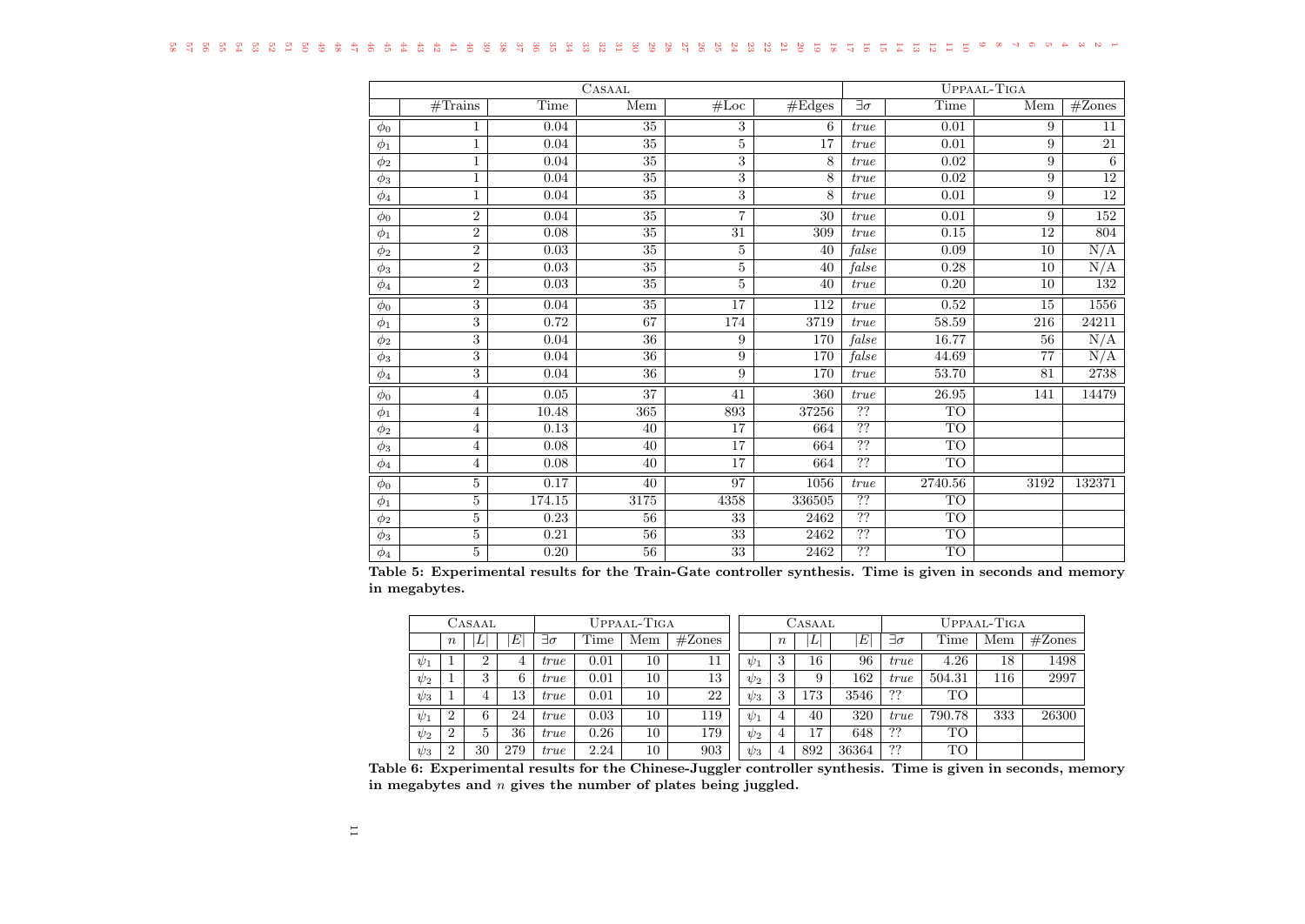## A PROOFS FOR THEOREM 3.2

In this Appendix we provide a proof for Theorem 3.2. The following two lemmas proves the validity of the rewrite rules.

LEMMA A.1. Let  $\omega$  be an extended timed word and  $\psi \in$  $Sub(\varphi) \cup CL(\varphi)$ *. If*  $\omega \models_e \beta(\psi)$ *, then*  $\omega \models_e \psi$ *.* 

*Proof.* We prove this by induction on the structure of  $\psi$ . f 1. If  $\psi$  is an action or a clock bound, then  $\beta(\psi) = \psi$  and the conclusion is true.

2. Assume that the conclusion is true for all sub-formulas of  $\psi$ .

Case 1.  $\psi = \psi_1 \wedge \psi_2$ :

Since  $\beta(\psi) = \beta(\psi_1) \wedge \beta(\psi_2)$ , it is easy to see that the conclusion is true for  $\psi$ .

Case 2.  $\psi = \varphi_1 U_{\leq d} \varphi_2$ :

(1). If  $\omega \models_e \beta(\varphi_2)$ , then  $\omega \models_e \varphi_2$ , and so  $\omega \models_e \varphi_1 U_{\leq d} \varphi_2 f$ . (2). If  $\omega \nvDash_{e} \beta(\varphi_2)$ , then from  $\omega \models_{e} \beta(\psi)$  and  $\beta(\psi)=$  $\beta(\varphi_2) \vee (\beta(\varphi_1) \wedge \bigcirc ((x \leq d) \wedge (\varphi_1 \cup_{\leq d-x} \varphi_2)))$ , we know that  $\omega \models_{e} \beta(\varphi_1) \wedge \bigcirc ((x \leq d) \wedge (\varphi_1 \cup_{\leq d-x} \varphi_2)).$  Hence  $\omega \models_{e} \beta(\varphi_1)$  and  $\omega \models_{e} \bigcirc ((x \leq d) \wedge (\varphi_1 \cup_{\leq d-x} \varphi_2)).$  From the induction assumption we get that  $\omega \models_e \varphi_1$ . From  $\omega \models_e \varphi_1$ and  $\omega \models_{e} \bigcirc ((x \leq d) \wedge (\varphi_1 \cup_{\leq d-x} \varphi_2))$  we then get the conclusion that  $\omega \models_e \varphi_1 U_{\leq d} \varphi_2$ .

The proofs for remaining cases are similar to the above and are omitted.

 $\Box$ 

 $\Box$ 

*Definition A.2.* Given a timed word  $w = (t_1, a_1)(t_2, a_2)(t_3, a_3) \ldots$ and a clock valuation  $v_1=0$ , an extended timed word  $\overline{w}=(t_1, a_1, v_1)(t_2, a_2, v_2)\langle t_3, a_3, a_4 \rangle$ can be defined inductively as follows:

1. If x is the clock assigned to  $\varphi_1 \mathsf{U}_{\le d} \varphi_2 \in \mathrm{Sub}(\varphi)$ , then

$$
v_{i+1}(x) = \begin{cases} v_i(x) + t_{i+1} - t_i, & \text{if } v_i(x) \le d, \ w^i \models \varphi_1 \mathsf{U}_{\le d - v_i(x)} \varphi_2 \ \text{and} \ (\mathbf{G}) & \text{otherwise.} \end{cases}
$$

2. If x is the clock assigned to  $\varphi_1 \mathsf{U}_{\geq d} \varphi_2 \in \mathrm{Sub}(\varphi)$ , then

$$
v_{i+1}(x) = \begin{cases} t_{i+1} - t_i, & \text{if } w^i \models \varphi_1 \mathsf{U}_{\geq d} \varphi_2; \\ v_i(x) + t_{i+1} - t_i, & \text{otherwise.} \end{cases}
$$

3. If x is the clock assigned to  $\varphi_1 \mathsf{R}_{\le d} \varphi_2 \in \text{Sub}(\varphi)$ , then

$$
v_{i+1}(x) = \begin{cases} t_{i+1} - t_i, & \text{if } w^i \models \varphi_1 \mathsf{R}_{\leq d} \varphi_2 \text{ and } w^i \nvDash \varphi_1; \\ v_i(x) + t_{i+1} - t_i, & \text{otherwise.} \end{cases}
$$

4. If x is the clock assigned to  $\varphi_1 \mathsf{R}_{\geq d} \varphi_2 \in \text{Sub}(\varphi)$ , then

$$
v_{i+1}(x) = \begin{cases} v_i(x) + t_{i+1} - t_i, & \text{if } v_i(x) < d, \ w^i \models \varphi_1 \mathsf{R}_{\geq d-v_i(x)} \ \varphi_2 \text{ and } w^i \not\models \varphi_1, \\ t_{i+1} - t_i, & \text{otherwise.} \end{cases}
$$

LEMMA A.3. Let w be a timed word, and  $\overline{w}$  be the extended *timed word defined in Definition A.2, then for every*  $\psi \in$  $Sub(\varphi) \cup CL(\varphi), \text{ if } \overline{w} \models_e \psi \text{ then } \overline{w} \models_e \beta(\psi).$ 

*Proof.* By induction on  $\psi$ .

LEMMA A.4. *For each*  $\psi \in Sub(\varphi) \cup CL(\varphi)$ ,  $\beta(\psi)$  *can be transformed equivalently into a disjunction of basic conjunctions:*

$$
\bigvee_{j=1}^k (a_j \wedge g_j \wedge A_j^a \wedge rst(X_j) \wedge unch(Y_j) \wedge \bigcirc (\psi_j))
$$

*where for each j between 1 and k:*  $a_j \in \Sigma$ ,  $g_j$  *is a conjunction of clock bounds,*  $A_j$  *is a subset of*  $F$ *,*  $X_j \subseteq (X_{\cup \geq \cup} X_{\cup \infty})$ *,*  $Y_j \subseteq (X_{\mathsf{U}\leq \mathsf{U}} \ X_{\mathsf{R}\geq}), \ and \ \psi_j \in 2^{BF(\varphi)}.$ 

*Proof.* We first define Length( $\psi$ ) for each  $\psi \in Sub(\varphi) \cup CL(\varphi)$ as follows.

- $(1)$ . Length $(true)=0;$
- $(2)$ . Length( $false$ )=0;
- (3). Length $(\psi_1)=0$ , if  $\psi_1$  is an action or a clock bound;
- (4). Length $(\bigcirc \psi_1)=0;$ (5). Length $(\psi_1 \text{ op } \psi_2)$ = Length $(\psi_1)$ + Length $(\psi_2)$ +1, where *op* is an operator in the set  $\{\wedge, \vee, \mathsf{U}, \mathsf{U}_{\leq d},\}$ U<sub>≥d</sub>, U<sub>≤d−x</sub>, U<sub>≥d−x</sub>, R, R<sub>≤d</sub>, R<sub>≥d</sub>, R<sub>≤d−x</sub>, R<sub>≥d−x</sub>}.

Now we prove the conclusion by induction on Length $(\psi)$ .

- (1) Since  $\beta(true) = true \equiv \bigvee_{a \in \Sigma} a \equiv \bigvee_{a \in \Sigma} (a \wedge \bigcirc (true)),$ the conclusion is true for the case of  $\psi = true$ .
- (2) Since  $\beta(false) = false$  is the disjunction of zero disjuncts, the conclusion is also true for the case of  $\psi = false$ .
- (3) If  $\psi = a$ , and a is an action, then  $\beta(\psi) = a \equiv$  $(a \wedge \bigcirc (true))$ , and the conclusion is true for the case of  $\psi = a$ .

(4) If 
$$
\psi
$$
 is a clock bound  $x \sim d$ , then  $\beta(\psi) = (x \sim d) \equiv$ 

 $\mathcal{M}_{a \in \mathbb{Z}}^3$  as  $\langle a \rangle \langle (x \sim d) \wedge (y \rangle$ . So the conclusion is true for  $\psi = (x \sim d)$ .

(5) If 
$$
\psi = \bigcirc \psi_1
$$
, then  $\beta(\psi) = \bigcirc (\psi_1) \equiv \bigvee_{a \in \Sigma} (a \wedge \bigcirc (\psi_1))$ . So the conclusion is true for this case.

(6)  $\check{\mathfrak{h}}(\phi) = \varphi_1 \wedge \varphi_2$ , then  $\beta(\psi) = \beta(\varphi_1) \wedge \beta(\varphi_2)$ . By the induction assumption, we have that

$$
\beta(\varphi_1) \equiv \bigvee_{i=1}^{k_1} \left( a'_i \wedge g'_i \wedge A'^a_i \wedge \text{rst}(X'_i) \wedge \text{unch}(Y'_i) \wedge \bigcirc(\psi'_i)\right)
$$
  
and

$$
\beta(\varphi_2) \equiv \bigvee_{j=1}^{k_2} (a''_j \wedge g''_j \wedge A''_j a \wedge rst(X''_j) \wedge \text{unch}(Y''_j) \wedge \bigcirc(\psi''_j)),
$$
  
then  

$$
\beta(\psi) \equiv \bigvee_{k_1}^{k_1} \bigvee_{k_2} ((a'_i \wedge a''_j) \wedge (g'_i \wedge g''_j) \wedge (A'_i \cup A''_j a \wedge rst(X'_i \cup X''_j) \wedge \text{unch}(Y''_j))
$$

 $i=1$   $j=1$ Since  $a'_i \wedge a''_j$  is either equals to  $a'_i$  or *false*, it can be concluded that the conclusion is true for the case of  $\psi = \varphi_1 \wedge \varphi_2$ .

(7) Remaining cases are similar to the above.

 $\Box$ 

 $i' \cup Y''_j$ ),

**Theorem 3.2.** Let  $\varphi$  be an MTL<sub>0, $\infty$ </sub> formula over  $\Sigma$ , and  $\mathbb{A}_{\varphi}$  be a transition-based timed Büchi automaton for  $\varphi$  built according to the procedure given above. Then  $\mathcal{L}(\mathbb{A}_{\varphi}) =$  $\mathcal{L}(\varphi)$ .

PROOF. 1. 
$$
\mathcal{L}(\mathbb{A}_{\varphi}) \subseteq \mathcal{L}(\varphi)
$$
.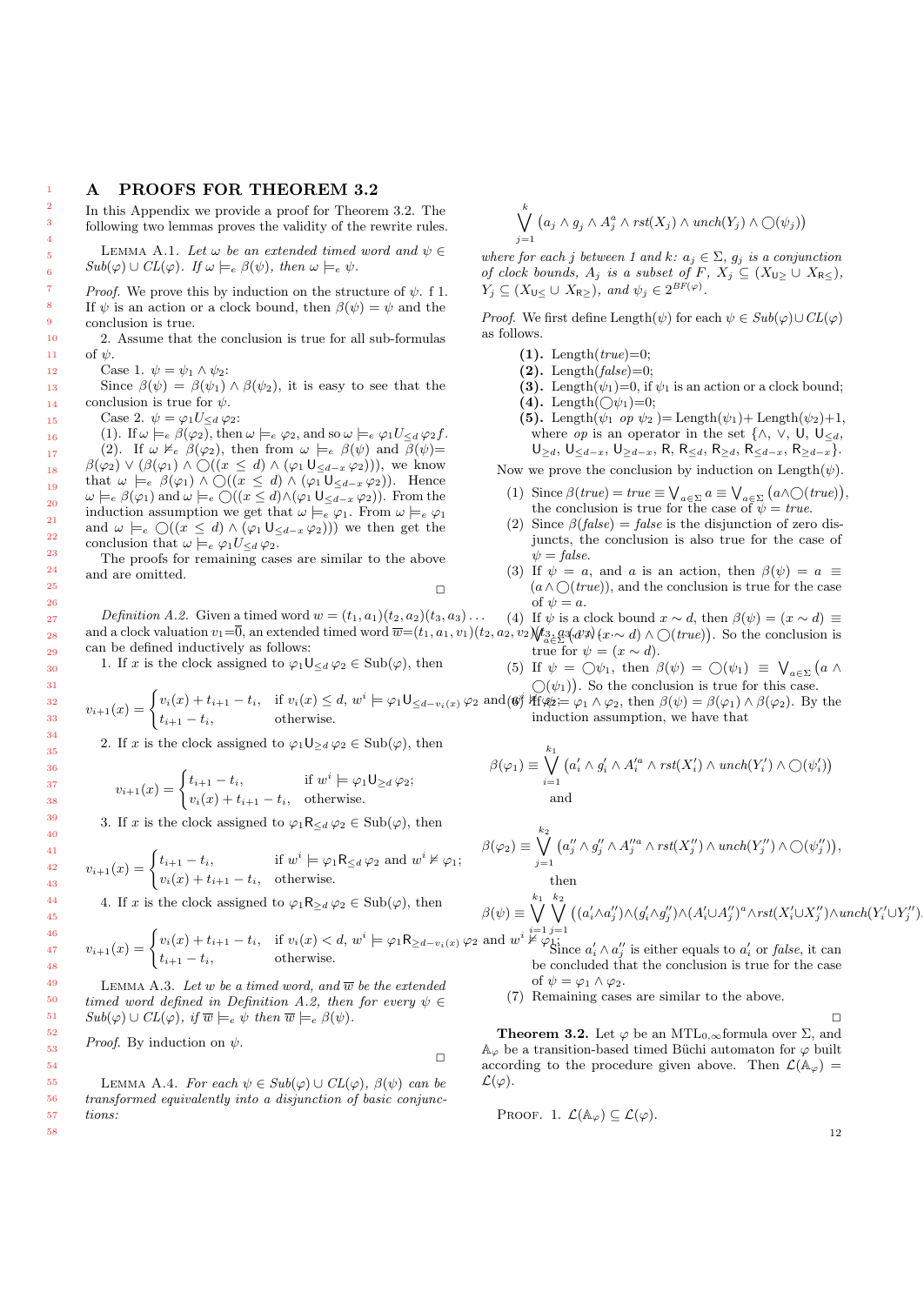$\overline{2}$ 3 4 5 6 7 8 9 10 11 12 13 14 15 16 17 18 19 20 21 22 23 24 25 26 27 28 29 30 31 32 33 34 35 36 37 38 39 40 41 42 43 44 45 46 47 48 49 50 51 50 53 54 55 56 Let  $w = (t_1, a_1)(t_2, a_2)(t_3, a_3) \dots$  be a non-Zeno timed word in  $\mathcal{L}(\mathbb{A}_{\varphi})$ , then there exist  $\psi_1, \psi_2, \psi_3, \ldots \in L$ ,  $(\psi_1, a_1, g_1, F_1, r_1, \psi_2)$ ,  $(\psi_2, a_2, g_2, F_2, r_2, \psi_3), \ldots \in \mathbb{E}$  and  $v_1, v_2, v_3, \ldots \in \mathbb{R}_{\geq 0}^X$  such that  $\psi_1 = \varphi$ , and for each  $i \geq 1$ : there are  $X_i \subseteq (X_{\mathsf{U}}) \cup X_{\mathsf{R}}$ and  $Y_i \subseteq (X_{\cup \leq} \cup X_{\cup \geq})$  such that  $a_i \wedge g_i \wedge A_i^a \wedge \overline{rst(X_i)} \wedge$  $unch(Y_i) \land \bigcirc (\psi_{i+1})$  is a basic conjunction of  $\beta(\psi_i)$ ,  $X_i \subseteq r_i \subseteq$  $(X \setminus Y_i), v_i \models g_i, A_i = F \setminus F_i$  and  $v_{i+1} = (v_i[r_i]) + (t_{i+1} - t_i)$ . Then we get an extended timed word  $\omega = (t_1, a_1, v_1)(t_2, a_2, v_2)(t_3, a_3, v_3) \dots$ ,  $\psi_{i+1}$ , then from  $\varphi_1 \cup \varphi_2 \in \psi_{i+1}$  we know that and  $\omega^i \models_e a_i \land g_i \land \text{rst}(X_i) \land \text{unch}(Y_i)$ . For each  $i \geq 1$ , using  $\omega^i$  and  $\psi_{i+1}$ , we can define an assignment  $\mu_i(\psi) \in \{true, false\}$  for all extended formulas in  $Ext(\varphi)$  as follows. (1) For each  $a \in \Sigma$ ,  $\mu_i(a) = true$  iff  $a = a_i$ (2)  $\mu_i(x \sim d) = true$  iff  $v_i(x) \sim d$ (3) For each  $f \in F$ ,  $\mu_i(a_f) = true$  iff  $f \in A_i$ (4)  $\mu_i(rst(x)) = true$  iff  $v_{i+1}(x) = t_{i+1} - t_i$ (5)  $\mu_i(\text{unch}(x)) = \text{true} \text{ iff } v_{i+1}(x) = v_i(x) + t_{i+1} - t_i$ (6) For each  $\varphi_1 \in BF(\varphi), \mu_i(\bigcirc(\varphi_1)) = true$  iff  $\varphi_1 \in$  $\psi_{i+1}$  ( please noted that  $\psi_{i+1}$  is a subset of  $\mathrm{BF}(\varphi)$ ) (7)  $\mu_i(\varphi_1 \wedge \varphi_2) = \mu_i(\varphi_1) \wedge \mu_i(\varphi_2)$ (8)  $\mu_i(\varphi_1 \vee \varphi_2) = \mu_i(\varphi_1) \vee \mu_i(\varphi_2)$ (9)  $\mu_i(\varphi_1 \cup \varphi_2) = \mu_i(\varphi_2) \vee (\mu_i(\varphi_1) \wedge \mu_i(a_{\varphi_2}) \wedge \mu_i(X(\varphi_1 \cup \varphi_2)))$ (10)  $\mu_i(\varphi_1 \mathsf{R} \varphi_2) = \mu_i(\varphi_2) \wedge (\mu_i(\varphi_1) \vee \mu_i(\bigcirc (\varphi_1 \mathsf{R} \varphi_2)))$ (11)  $\mu_i(\varphi_1 \mathsf{R}_{\leq d} \varphi_2) = \mu_i(\varphi_2) \wedge (\mu_i(\varphi_1) \vee \mu_i(\mathrm{rst}(x)) \wedge (\mu_i(\bigcirc (\varphi_1 \mathsf{R}_{\leq d-x} \varphi_2)) \vee$  $\mu_i(\bigcirc (x > d))))$ , where x is the clock assigned to  $\varphi_1$  R  $d \varphi_2$ (12) The other cases for  $\mu_i(\varphi_1 \cup_{\leq d} \varphi_2)$ ,  $\mu_i(\varphi_1 \cup_{\leq d-x} \varphi_2)$ ,  $\mu_i(\varphi_1 \mathsf{R}_{\leq d-x} \varphi_2),$  $\mu_i(\varphi_1 \cup_{\geq d} \varphi_2), \mu_i(\varphi_1 \cup_{\geq d-x} \varphi_2), \mu_i(\varphi_1 \mathsf{R}_{\geq d-x} \varphi_2)$  can be defined similarly, according to the rewriting rules in Section 3.2. It is easy to show that if  $a \wedge g \wedge A^a \wedge \text{rst}(X_1) \wedge \text{unch}(Y_1) \wedge$  $\bigcirc(\psi')$  is a basic conjunction of  $\beta(\psi)$ , and  $\mu_i(a \wedge g \wedge A^a \wedge b)$ rst $(X_1) \wedge \text{unch}(Y_1) \wedge \bigcirc (\psi')$  is *true*, then  $\mu_i(\psi)$  is *true*. Thus for each  $i \geq 1$ , we get that  $\mu_i(\psi_i) = \text{true}$ , and furthermore, for each basic formula  $\psi \in \psi_i$ , we have  $\mu_i(\psi) =$ *true*. Now we show that for each  $\psi \in \text{Sub}(\varphi) \cup \text{CL}(\varphi)$ , if  $\mu_i(\psi) =$ *true*, then  $\omega^i \models_e \psi$ . (1) If  $\psi$  is an action or a clock bound, the conclusion is obviously true. (2) If  $\psi = \bigcirc(\phi)$ , and  $\mu_i(\psi) = true$ , then  $\phi \in \psi_{i+1}$ , and  $\mu_{i+1}(\phi) = true$ . By induction, we get that  $\omega^{i+1} \models_e \phi$ . So  $\omega^i \models_e \bigcirc (\phi)$ . (3) If  $\psi = \phi_1 \wedge \phi_2$  and  $\mu_i(\psi) = true$ , then  $\mu_i(\phi_1) = \mu_i(\phi_2) = true$ . By induction, we get that  $\omega^i \models_e \phi_1$  and  $\omega^i \models_e \phi_2$ . Thus we get the conclusion that  $\omega^i \models_e \phi_1 \land \phi_2$ . (4) If  $\psi = \phi_1 \vee \phi_2$  and  $\mu_i(\psi) = true$ , then  $\mu_i(\phi_1) = true$  or  $\mu_i(\phi_2) = true$ . By induction, we get that  $\omega^i \models_e \phi_1$  or  $\omega^i \models_e \phi_2$ . Thus  $\omega^i \models_e \phi_1 \lor \phi_2$ . (5) If  $\psi = \phi_1 \mathsf{U} \phi_2$  and  $\mu_i(\psi) = true$ , then  $\mu_i(\varphi_2) \vee (\mu_i(\varphi_1) \wedge \mu_i(a_{\varphi_2}) \wedge \mu_i(\bigcirc (\varphi_1 \cup \varphi_2))) =$ 

1

57 58 *true*.

Thus we get that  $\mu_i(\varphi_2) = true$ , or that  $\mu_i(\varphi_1) =$ *true*,  $\varphi_2 \in A_i$  and  $\varphi_1 \cup \varphi_2 \in \psi_{i+1}$ .

By induction, we get that  $\omega^i \models \varphi_2$  or that  $(\omega^i \models$  $\varphi_1, \varphi_2 \in A_i$ , and  $\varphi_1 \cup \varphi_2 \in \psi_{i+1}$ ).

**Case 1.** If  $\omega^i \models \varphi_2$ , then  $\omega^i \models \phi_1 \mathsf{U} \phi_2$ , and the conclusion is true.

**Case 2.** If  $\omega^i \models \varphi_1, \varphi_2 \in A_i$  and  $\varphi_1 \cup \varphi_2 \in A_i$ 

 $\mu_{i+1}(\varphi_1 \cup \varphi_2) = \text{true}$ , Thus we get that  $\mu_{i+1}(\varphi_2) =$ *true*, or that  $\mu_{i+1}(\varphi_1) = \text{true}, \varphi_2 \in A_{i+1}$  and  $\varphi_1 \mathsf{U} \varphi_2 \in \psi_{i+2}.$ 

By induction, we get that  $\omega^{i+1} \models \varphi_2$  or that  $(\omega^{i+1} \models \varphi_1, \varphi_2 \in A_{i+1}, \text{ and } \varphi_1 \cup \varphi_2 \in \psi_{i+2}).$ 

- (2.1). If  $\omega^{i+1} \models \varphi_2$ , then  $\omega^{i+1} \models \phi_1 \mathsf{U} \phi_2$ . Since we alright know that  $\omega^i \models \varphi_1$ , thus  $\omega^i$   $\models$   $\phi_1 \mathsf{U} \phi_2$ , and so the conclusion is true.
- (2.2). If  $\omega^{i+1} \models \varphi_1, \varphi_2 \in A_{i+1}$ , and  $\varphi_1 \cup \varphi_2 \in$  $\psi_{i+2}$ , then from  $\varphi_1 \cup \varphi_2 \in \psi_{i+2}$  we know that  $\mu_{i+2}(\varphi_1 \cup \varphi_2) = \text{true}$ , Thus we get that  $\mu_{i+2}(\varphi_2) = true$ , or that  $\mu_{i+2}(\varphi_1) = true$ ,  $\varphi_2 \in A_{i+2}$  and  $\varphi_1 \cup \varphi_2 \in \psi_{i+3}$ . By induction, we get that  $\omega^{i+2} \models \varphi_2$

or that  $\omega^{i+2} \models \varphi_1, \varphi_2 \in A_{i+2}$ , and  $\varphi_1 \cup \varphi_2 \in \psi_{i+3}$ . .......

This procedure will eventually stop at least when  $\varphi_2 \in F_j$  for some  $j \geq i$ . Thus we get that  $\omega^i \models \phi_1 \mathsf{U} \, \phi_2.$ 

(6) If  $\psi = \phi_1 \mathsf{R} \phi_2$  and  $\mu_i(\psi) = true$ , then  $\mu_i(\varphi_2) \wedge (\mu_i(\varphi_1) \vee \mu_i(\bigcirc (\varphi_1 \mathsf{R} \varphi_2)))$  is true. Thus we get that  $\mu_i(\varphi_2) = \text{true}$ , and that  $\mu_i(\varphi_1) =$ *true* or  $\varphi_1 \mathsf{R} \varphi_2 \in \psi_{i+1}$ .

By induction, we get that  $\omega^i \models_e \varphi_2, \omega^i \models_e \varphi_1$  or  $\varphi_1 \mathsf{R} \varphi_2 \in \psi_{i+1}.$ 

**Case 1.** If  $\omega^i \models_e \varphi_2$  and  $\omega^i \models_e \varphi_1$ , then  $\omega^i \models_e$  $\phi_1 \mathsf{R} \phi_2$ , and the conclusion is true.

**Case 2.** If  $\omega^i \models_e \varphi_2$  and  $\varphi_1 \mathsf{R} \varphi_2 \in \psi_{i+1}$ , then from  $\varphi_1 \mathsf{R} \varphi_2 \in \psi_{i+1}$  we know that  $\mu_{i+1}(\varphi_1 \mathsf{R} \varphi_2) =$ *true*, thus  $\mu_{i+1}(\varphi_2) = \text{true}$ , and  $\mu_{i+1}(\varphi_1) =$ *true* or  $\varphi_1 \mathsf{R} \varphi_2 \in \psi_{i+2}$ .

By induction, we have that  $\omega^{i+1} \models_e \varphi_2, \omega^{i+1} \models_e$  $\varphi_1$  or  $\varphi_1 \mathsf{R} \varphi_2 \in \psi_{i+2}$ .

- (2.1). If  $\omega^{i+1} \models_e \varphi_2$  and  $\omega^{i+1} \models_e \varphi_1$ , then from the fact that  $\omega^i \models_e \varphi_2$ , we know that  $\omega^i \models_e \phi_1 \mathsf{R} \phi_2$ . So the conclusion is true.
- (2.2). If  $\omega^{i+1} \models_e \varphi_2$  and  $\varphi_1 \mathsf{R} \varphi_2 \in \psi_{i+2}$ , then we know that

 $\mu_{i+2}(\varphi_1 \mathsf{R} \varphi_2) = \text{true}.$ 

Thus  $\mu_{i+2}(\varphi_2) = true$ , and  $\mu_{i+2}(\varphi_1) =$ *true* or  $\varphi_1 \mathsf{R} \varphi_2 \in \psi_{i+3}$ .

By induction, we get that  $\omega^{i+2} \models_e \varphi_2$ ,  $\omega^{i+2} \models_e \varphi_1 \text{ or } \varphi_1 \mathsf{R} \varphi_2 \in \psi_{i+3}.$ 

This procedure can stop or proceed infinitely; in both case, we could get that  $\omega^i \models_e \phi_1 \mathsf{R} \phi_2$ .

(7) If  $\psi = \phi_1 \mathsf{U}_{\geq d} \phi_2$  and  $\mu_i(\psi) = true$ ,